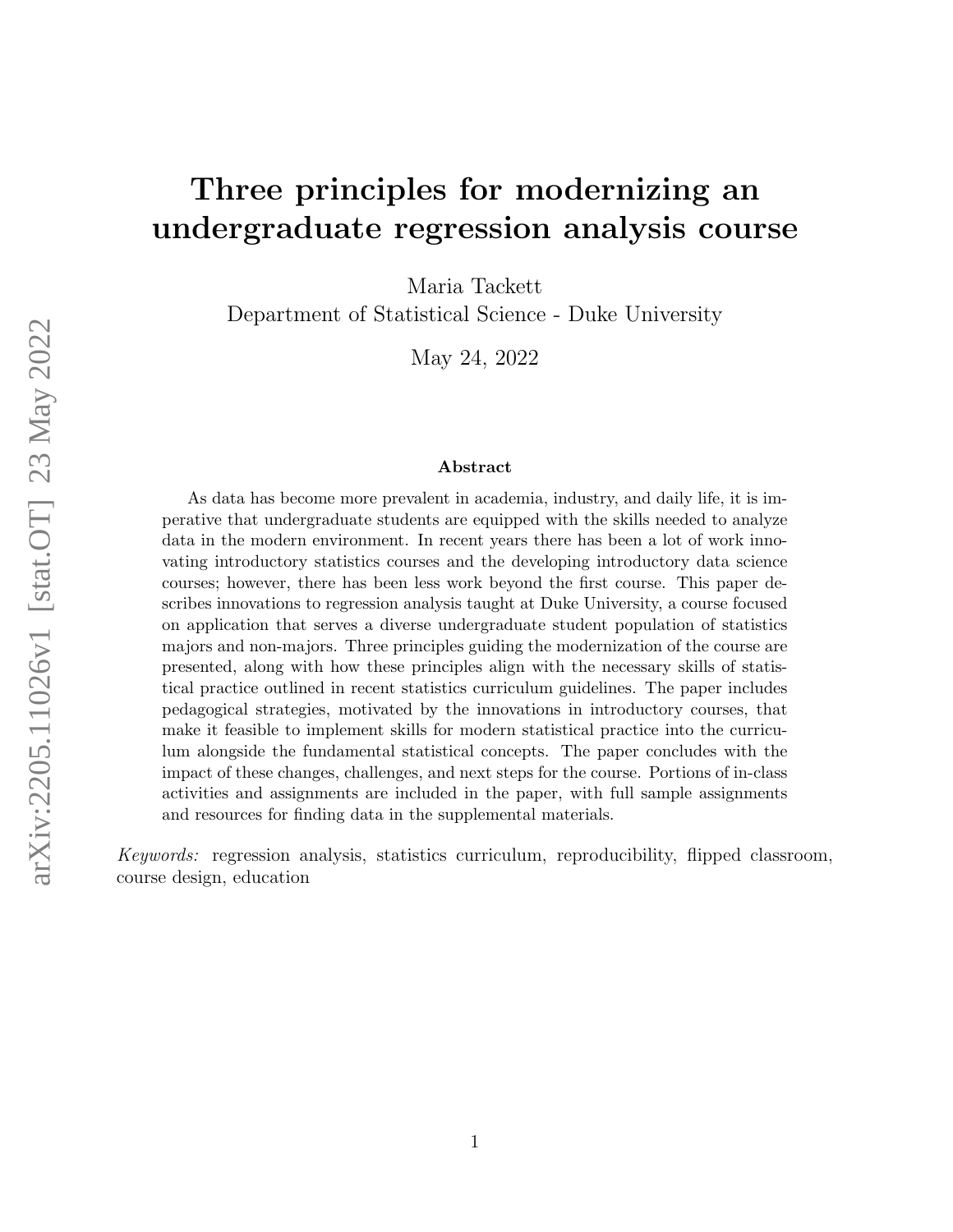# 1 Introduction

In recent years there has been a lot of innovation in introductory statistics courses; however, there has been less work on innovating subsequent courses for the modern student and data environment. It is important that courses beyond the first one are modernized as well, so students can continue developing the necessary skills to analyze data and effectively communicate results as they progress through the statistics curriculum.

This paper focuses on modernizing an undergraduate regression analysis course aimed at a broad audience of quantitatively-minded students from majors across the university. As the statistics major has grown substantially and as more students from across the university conduct more data-driven work in and outside of the classroom, it is imperative to offer a second course that can prepare non-majors to use statistical methods in research and internships while also preparing statistics majors for the statistical and computational rigor of upper-level courses.

Three principles have motivated the innovations to the course pedagogy.

### Facilitate the opportunity for students to

1. Regularly engage with complex [and relevant] real-world data and applications

2. Develop the skills and computational proficiency for a reproducible data analysis workflow

3. Develop important non-technical skills, specifically written communication and teamwork

These principles are largely inspired by innovations in introductory statistics courses and the creation of introductory data science courses. They are also driven by the skills students need as they apply for graduate school, internships, and careers. For example, a recent ad for the position Staff Editor - Statistical Modeling at the New York Times asked applicants to "describe or link to an example of a statistical model you've created. . . describe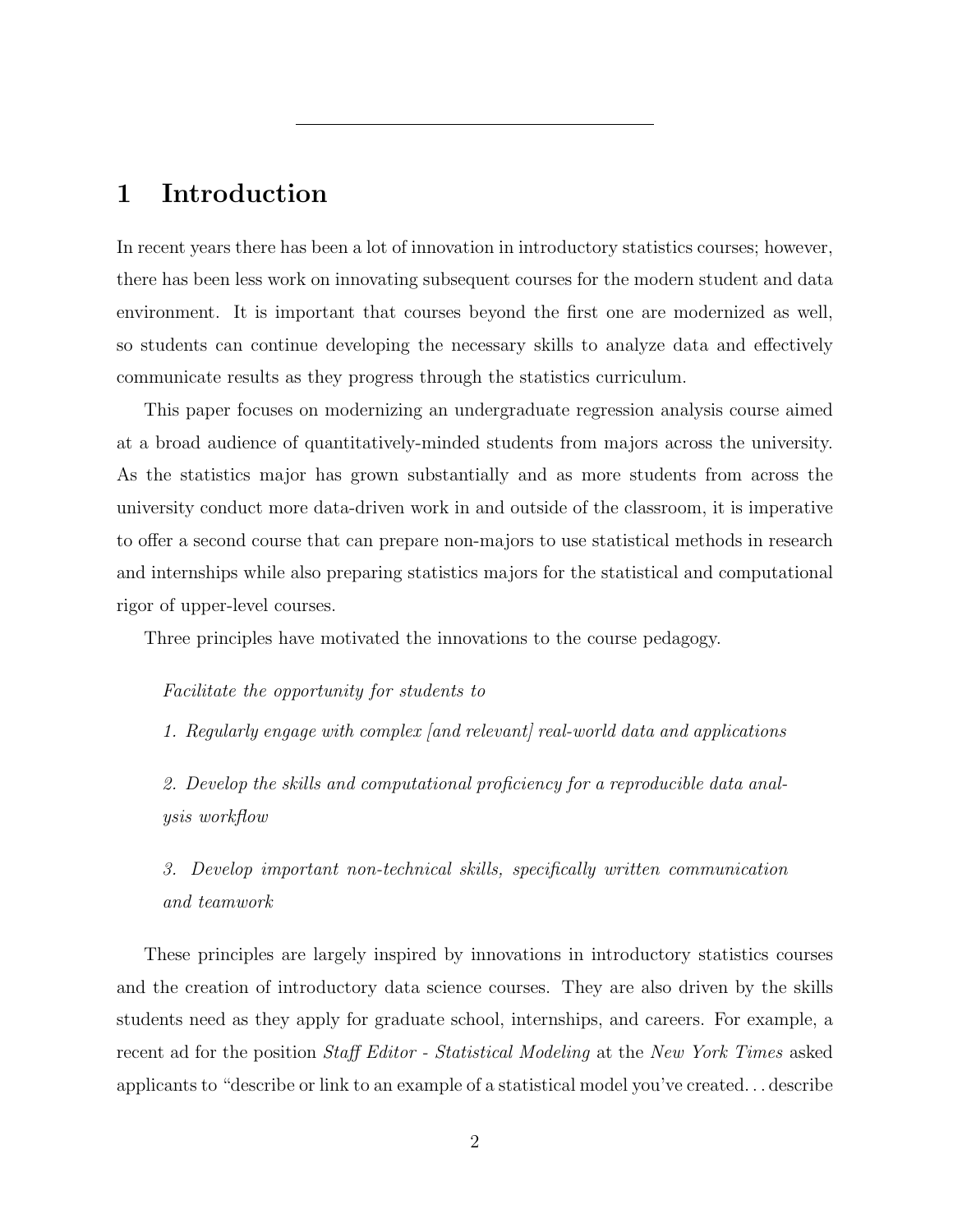any reporting, development or data visualization skills you may have." ([Staff Editor -](#page-28-0) [Statistical Modeling](#page-28-0) [n.d.\)](#page-28-0). The ad also listed expertise with R and statistical modeling as requirements for the position.

The remainder of the paper focuses on the implementation of these three principles in an undergraduate regression analysis course at Duke University. Section [2](#page-2-0) provides a summary of similar second courses at other institutions and a brief overview of statistics guidelines for instruction. The course structure and pedagogy are detailed in Section [3,](#page-6-0) and Section [4](#page-9-0) expands on the guiding principles used for modernizing the courses and the pedagogy of implementing these changes. Section [5](#page-22-0) concludes with a discussion of the impact of the changes, challenges, and next steps for the course.

# <span id="page-2-0"></span>2 Background

### 2.1 The course in the statistics curriculum

STA 210: Regression Analysis is the second statistics course for many students who have taken an introductory statistics, data science, or probability course at Duke University. Taking one of these introductory courses is a prerequisite requirement for the class, so most students have some prior experience conducting exploratory data analysis, statistical inference, and simple linear regression using R. Students who have taken the introduction to data science course also have prior experience writing reproducible reports using R Markdown and implementing version control using git and GitHub. Students who take probability as a first course generally have less prior experience with data analysis and computing; however, they have more in-depth prior study of the mathematics of probability and statistics.

This regression course has a few important roles in the undergraduate statistics curriculum. It is a core requirement of the undergraduate statistics major and minor, and a pre-requisite for most of the department's upper-level courses. It is also the earliest course taken by all students in the major and minor, so it is their first shared experience in the statistics curriculum. Therefore, it is one of the first opportunities to teach fundamental skills that are part of the learning outcomes for the statistics undergraduate curriculum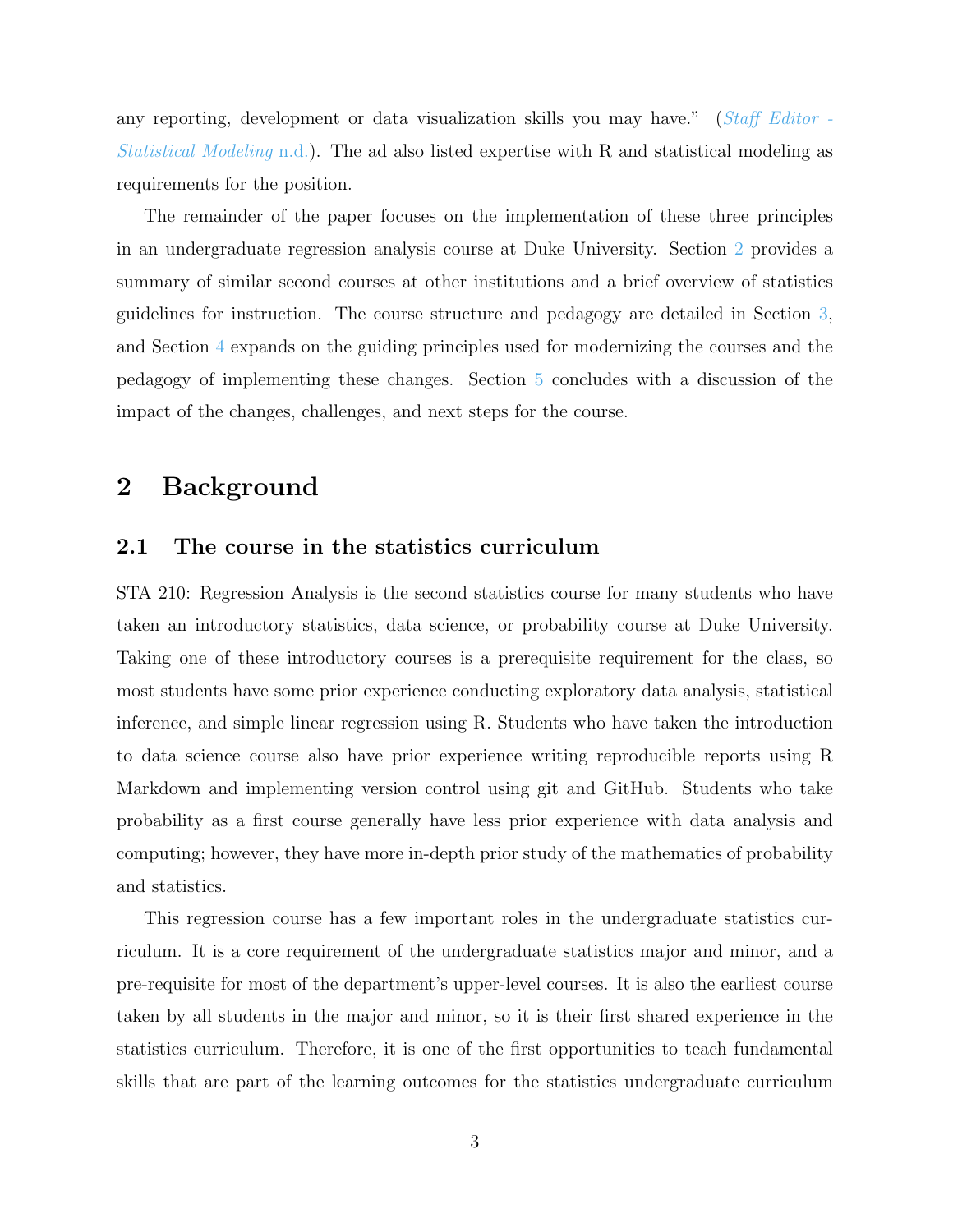### ([Student learning outcomes](#page-28-1) [n.d.\)](#page-28-1), in particular

- Students will demonstrate ability in computational methods—including basic statistical programming, data analysis, and reproducibility—necessary to do applied data analysis.
- Students will demonstrate the ability to use appropriate statistical methodologies for real-world data analysis settings.
- Students who take only one or two courses from the department will demonstrate understanding of the usefulness, importance, and power of statistical thinking and methodologies.

In addition to the course's role in the statistics curriculum, it is also a service course that is taken by students with a variety of academic interests. This includes students who are or intend to be statistics majors and students in majors from other disciplines who are interested in developing their analysis skills in preparation for data-driven research, graduate school, or internships. Thus the course content, learning goals, and instructional design are developed to serve the diverse student population with competing learning objectives.

### 2.2 Related courses at other institutions

This paper is about innovations to the undergraduate regression analysis course taught at Duke University; however, there are undergraduate regression analysis courses at other institutions that are similarly focused on application and are implementing some of the pedagogical approaches described in this text. A few of these courses are

- STA 212: Statistical Models at Wake Forest University
- STAT 272: Statistical Modeling at St. Olaf College
- STA 363: Intro to Statistical Modeling at Miami University
- STA 324: Applied Regression Analysis at California Polytechnic State University

Based on a review of available course descriptions, syllabi, and websites, these courses are similar to the regression analysis course discussed in the paper in that most occur earlier in the statistics curriculum and generally emphasize application over mathematical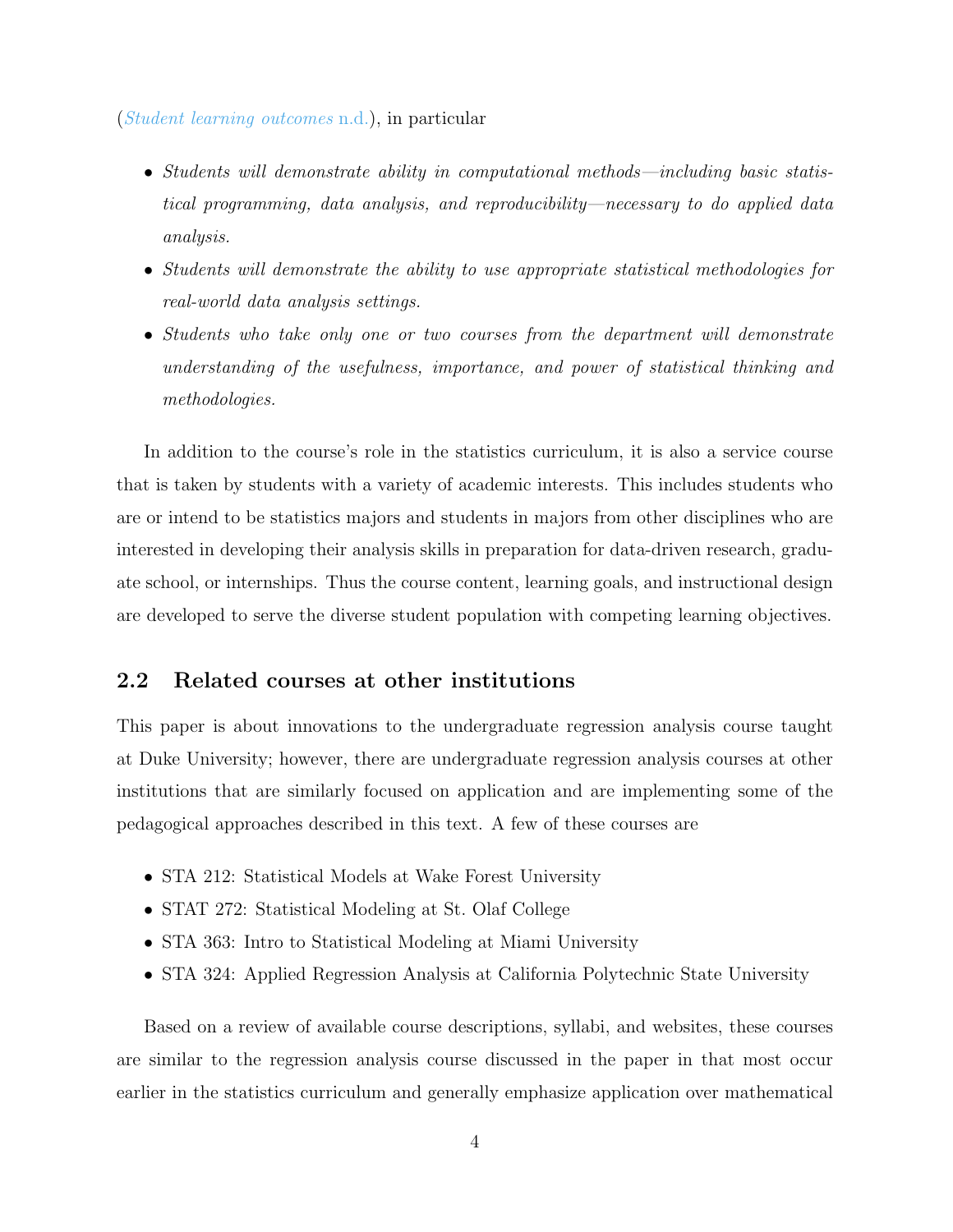theory. Focusing on application helps better serve both non-majors and majors, as it prepare students who may not take additional statistics courses while also motivating the theory majors encounter in advanced courses.

## 2.3 Curriculum guidelines and related work

The Guidelines for Assessment and Instruction in Statistics Education (GAISE) [\(Carver](#page-27-0) [et al.](#page-27-0) [2016\)](#page-27-0) gives guidance on the skills students should develop in their introductory course and pedagogy recommendations to help students achieve these aims. Though this report is specifically focused on the introductory course, the authors of the report state that their recommendations extend beyond the introductory course and could be applied throughout the undergraduate curriculum. They encourage statistics instructors to "emphasize the practical problem-solving skills that are necessary to answer statistical questions." (pg. 12) They also emphasize the use of real-world data with context in classes, as using "real data sets of interest to students is a good way to engage students in thinking about the data and relevant statistical concepts." (pg. 17), and as part of that, exposing students to the messiness that often arises when working with real data.

The American Statistical Association's 2014 Curriculum Guidelines for Undergraduate Programs in Statistical Science [\(ASA Undergraduate Guidelines Workgroup](#page-26-0) [2014\)](#page-26-0) provides recommendations about the skills that are important for an undergraduate statistics major. In addition to the knowledge of statistical methods and theory, the report emphasizes skills in statistical practice that are critical for students as they prepare for careers in statistics and data science. Some of the skills highlighted in this report are key drivers for the principles guiding the modernization of the regression course. The report states that courses should focus on the use of "authentic data" and that the curriculum should include "concepts and approaches for working with complex data. . . and analyzing nontextbook data" (Principle 1). Additionally, the report states that students should be "facile with professional statistical software" and that students' analyses "should be undertaken in a well-documented and reproducible way" (Principle 2). Finally, the report discusses the importance of teaching students skills in "statistical practice" including being able to "write clearly, speak fluently, and construct effective visual displays and compelling written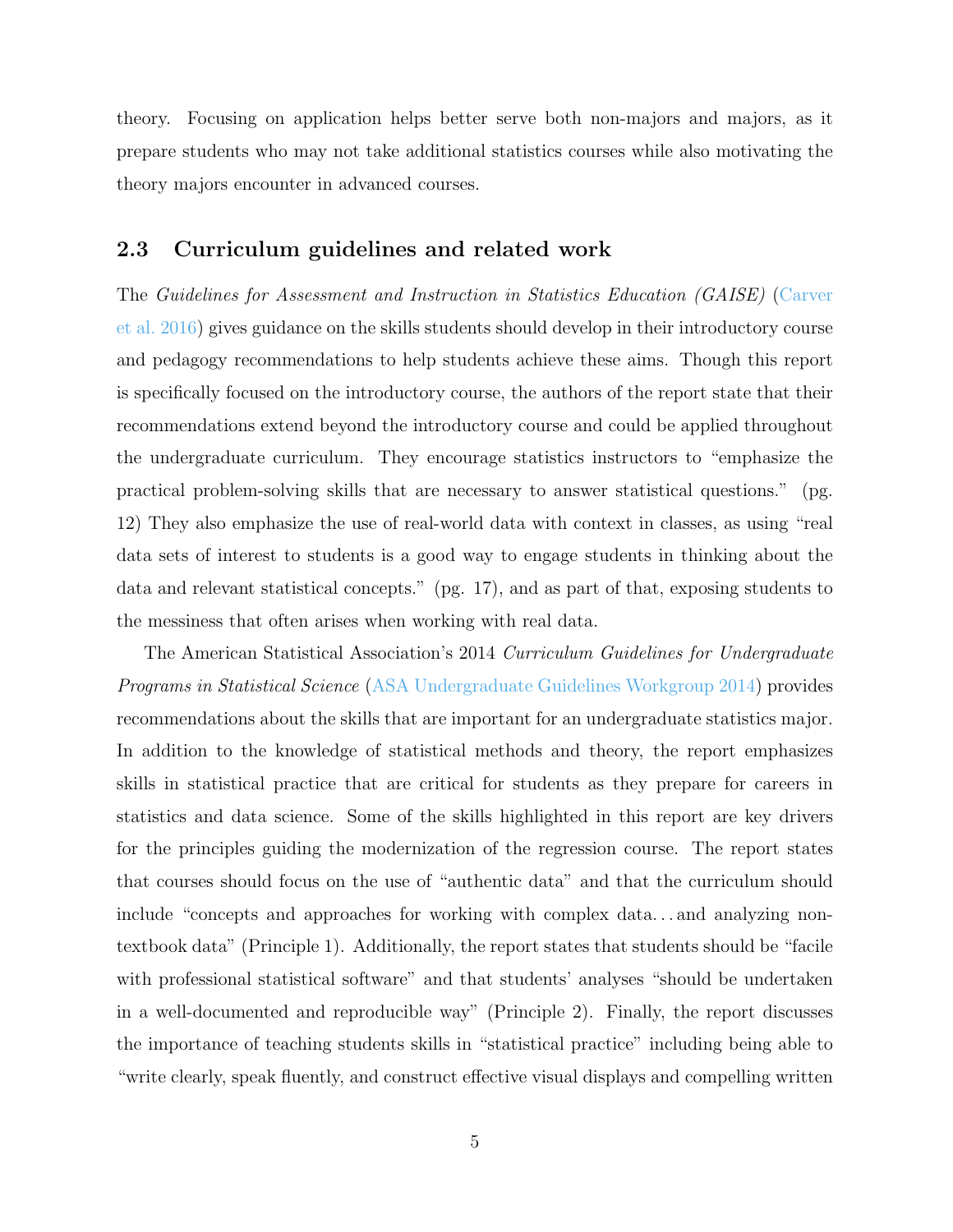summaries" and "demonstrate ability to collaborate in teams and to organize and manage projects" (Principle 3).

While there is no expectation students would demonstrate mastery of these skills by the end of the second course, emphasizing them earlier in the curriculum allows time to better equip statistics majors with the full suite of skills needed to use statistics and data science in practice. Much of this philosophy has been incorporated in the introductory courses. In recent years there has been a wealth of literature on innovations in introductory statistics and data science courses (e.g,  $\Lambda$ dams et al. [2021,](#page-27-1) Çetinkaya-Rundel & Ellison 2021, [Farmus](#page-27-2) [et al.](#page-27-2) [2020,](#page-27-2) [Baumer](#page-26-2) [2015,](#page-26-2) [Hardin et al.](#page-27-3) [2015\)](#page-27-3). Many of these innovations, have been motivated by the need to help students gain the conceptual knowledge and computing skills required to analyze authentic complex and nonstandard data, such as analyzing text and spatial data. Additionally these newly revised courses have put more emphasis on visualizing and interpreting multivariable relationships [\(Adams et al.](#page-26-1) [2021\)](#page-26-1) in line with GAISE recommendation to "give students experience with multivariable thinking." (pg. 6)

Despite the abundance of literature on introductory statistics and data science courses, there has been less published work about subsequent undergraduate courses, especially the "second" statistics course. [Love](#page-28-2) [\(1998\)](#page-28-2) and [Roback](#page-28-3) [\(2003\)](#page-28-3) describe courses primarily focused on linear and logistic regression aimed at a broad student audience, with [Love](#page-28-2) [\(1998\)](#page-28-2) presenting a project-based approach for teaching this content. [Blades et al.](#page-27-4) [\(2015\)](#page-27-4) makes the point that even though linear regression has been taught in most second statistics courses, given the relative recent development of many of these courses there isn't a consensus about the content that should be covered. In fact they propose focusing on the design and analysis of experiments rather than regression analysis as the next course in statistics.

Taking the curriculum guidelines and previous work into account, much of the innovation in the course has been in regard to skills important for modern data analysis and pedagogical strategies for teaching these skills. As seen in the next section, many of the statistical topics align with those more traditionally taught in an undergraduate regression or second statistics course.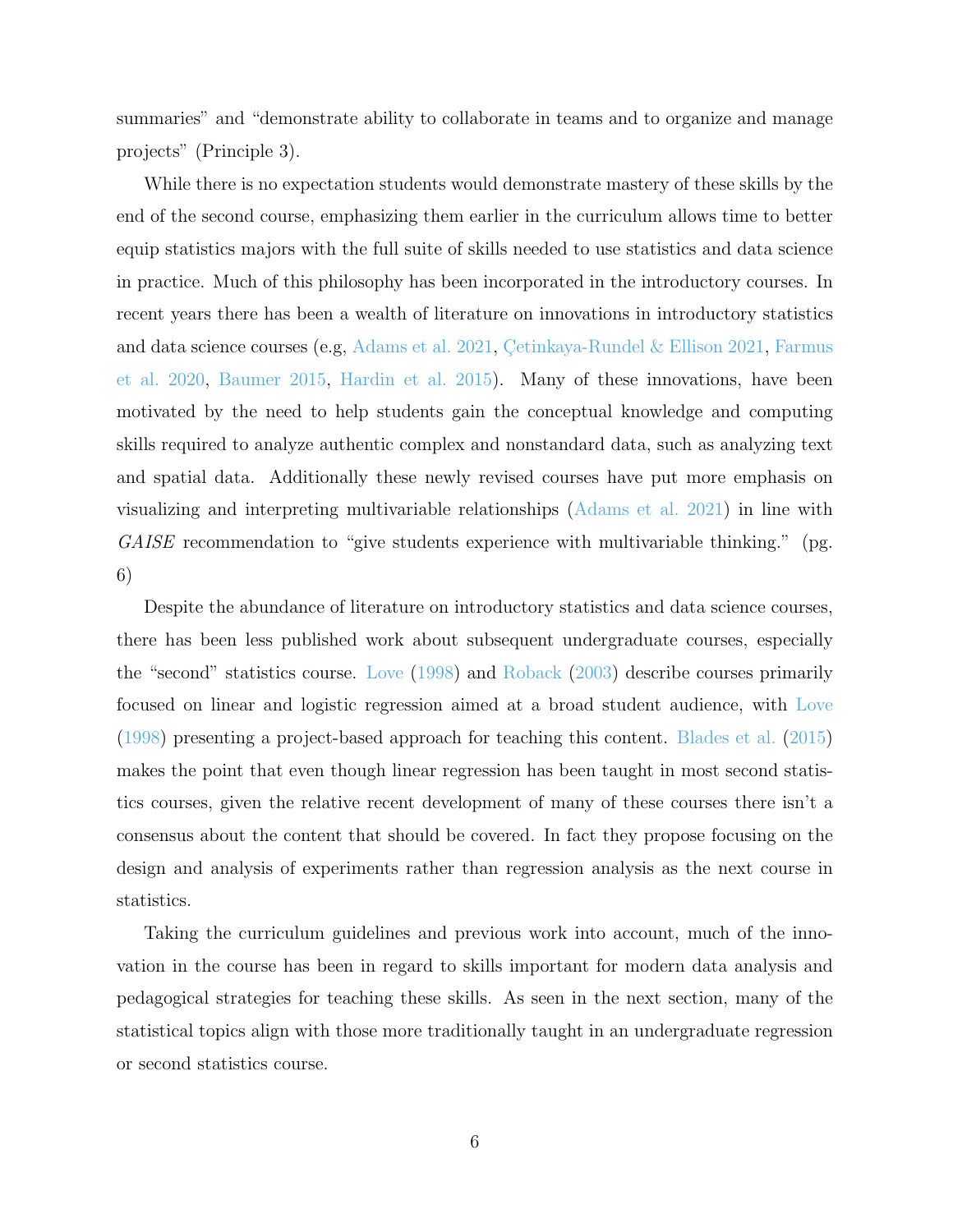# <span id="page-6-0"></span>3 Pedagogy

## 3.1 Learning objectives and topics

Below are the primary learning objectives for the course:

By the end of the semester students will be able to...

- analyze real-world data to answer questions about multivariable relationships.
- fit and evaluate linear and logistic regression models.
- assess whether a proposed model is appropriate and describe its limitations.
- use R Markdown to write reproducible reports and GitHub for version control and collaboration.
- communicate results from statistical analyses to a general audience.

The course is divided into three units: linear regression, logistic regression, looking ahead.

Linear regression (Weeks 01 - 09): This unit includes a review of statistical inference, simple and multiple linear regression, and ANOVA. Topics include the interpretation of the model coefficients, inference for coefficients and predictions, assessing model conditions and diagnostics, categorical predictors, interactions and polynomial predictors, log-transformations on the response and predictor variables, and model selection.

Logistic regression (Weeks 10 - 12) : This unit primarily focuses on logistic regression with a brief introduction to multinomial logistic regression. Topics include the interpretation and inference of model coefficients, model conditions, selection, and using the ROC curve to assess model fit and prediction.

Looking ahead (Weeks 13 - 15): This unit is a collection of special topics that may vary each semester. The purpose of the special topics is to introduce students to models and related methods that extend beyond the scope of the course. Recent topics have included dealing with missing data, models for correlated data, time series, and model validation. There is also one lecture in the last week of classes dedicated to advanced skills to write reports using R Markdown (e.g., including citations, figure captions, etc.).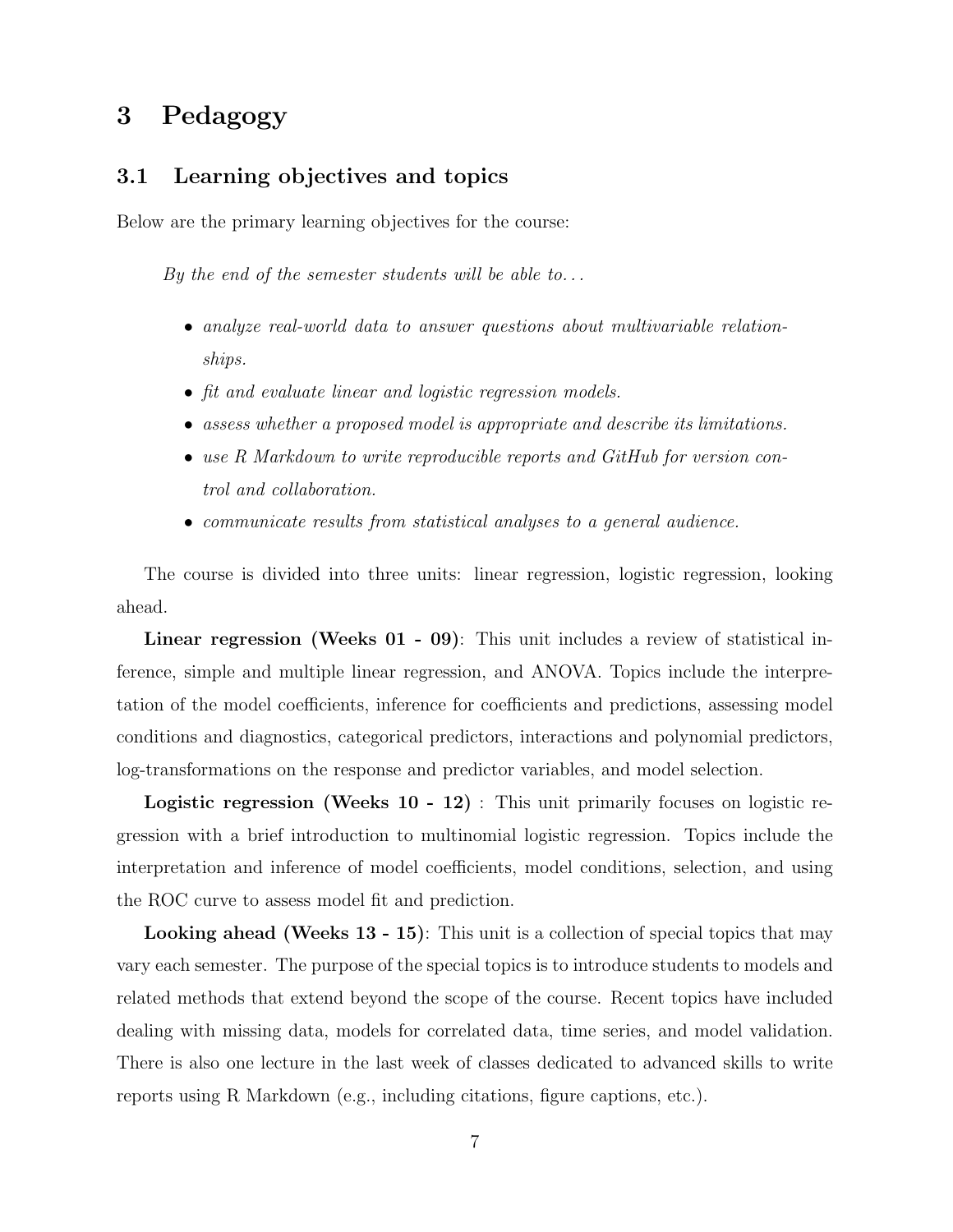A more detailed outline of the course topics and schedule is available in the supplemental materials in Section [5.4](#page-26-3)

## 3.2 Course structure and assessments

About 90 - 100 students take the course each semester, and students attend two full-class 75 minute lectures and one smaller 75-minute lab each week. The lectures are primarily focused on the introduction of new statistical concepts, and the labs are focused on computing and application. Before each lecture, students complete a prepare assignment that includes a combination of videos and readings. The prepare assignments introduce students to new definitions, concepts and brief mathematical details, and an example demonstrating how the concept is applied. Students have access to the slides presented in the videos, so the prepare assignment primarily replaces the presentation of slides that is common in more traditional lecture formats. The lecture sessions follow a flipped format with hands-on exercises and applications. The fliped lectures are detailed in Section [3.3.](#page-9-1) A typical week in the course is outlined in Table [1.](#page-7-0)

<span id="page-7-0"></span>

| Day       | Activity                          |
|-----------|-----------------------------------|
| Monday    | Complete prepare assignment       |
| Tuesday   | In-class lecture                  |
| Wednesday | Complete prepare assignment       |
|           | Tuesday's in-class exercises due  |
| Thursday  | In-class lecture                  |
| Friday    | In-class lab                      |
|           | Thursday's in-class exercises due |

Table 1: Example week in the course

In a given semester there are usually three or four lab sections, with 25 - 30 students in each. Each lab is led by a graduate teaching assistant with another graduate or undergraduate teaching assistant to help answer questions. During lab sessions students work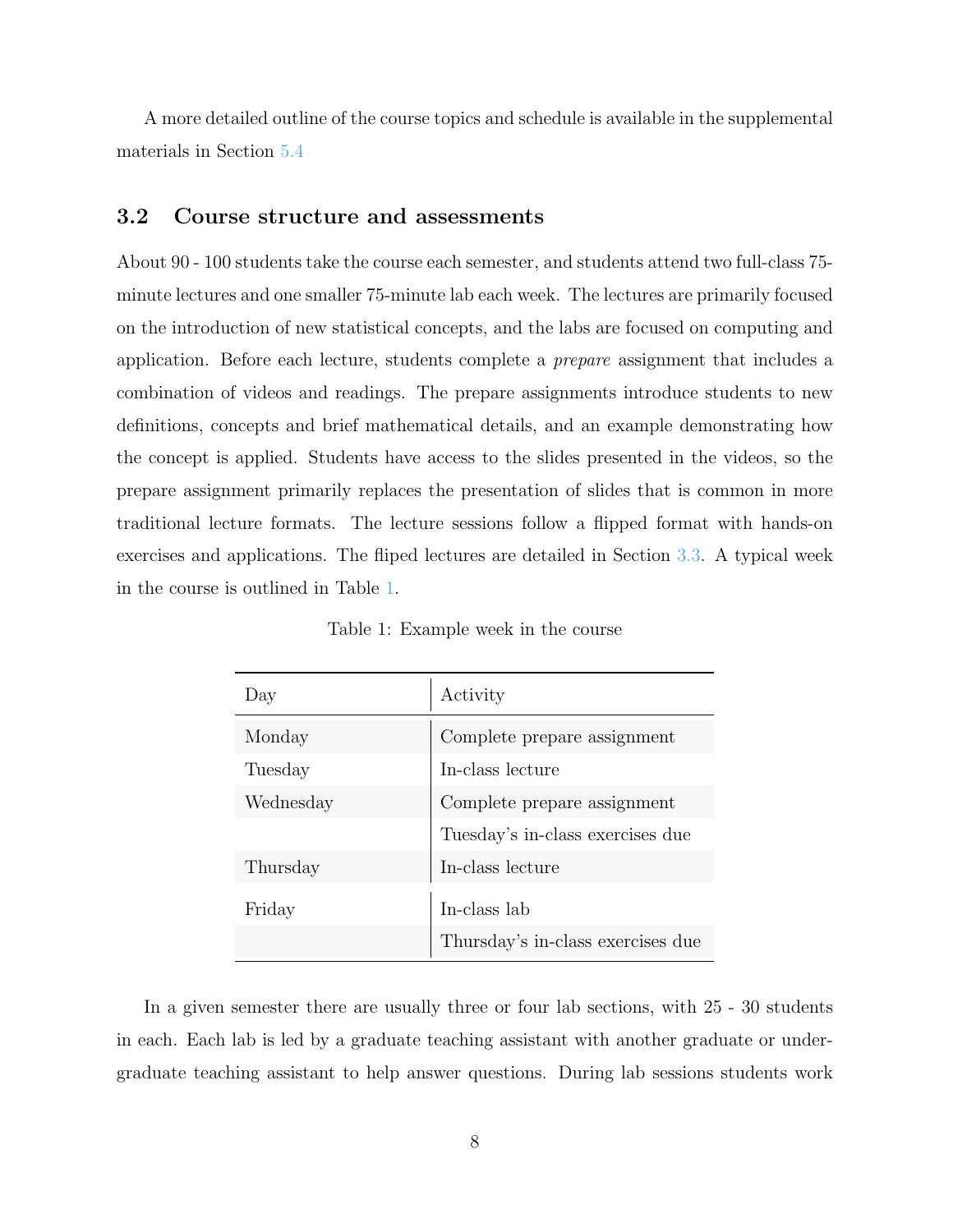primarily in teams of three or four on case studies involving real-world data and analysis questions. These lab assignments account for 15% of the final course grade. The structure and assessment of teamwork is detailed in Section [4.3.](#page-18-0)

In addition to weekly labs, students are assessed through individual homework assignments, assigned about every three weeks, that account for 30% of the final course grade. There are five assignments, four that directly assess the content and one for a "statistics experience". Students have a week to complete the four content-based assignments, which are used to assess their ability to combine the statistical concepts and computing skills by completing short conceptual exercises and open-ended data analyses.

The statistics experience is introduced early in the semester and is due the last week of classes. The purpose of this assignment is for students to intentionally engage with statistics outside of the classroom by attending a talk, interviewing a statistician, listening to relevant podcast, reading a relevant book, or participating in a data analysis competition. They submit a slide briefly summarizing the experience and discussing how it connects to the course content. Given the size of the course, students submit a PDF of the slides for grading; however, in a smaller setting it may be valuable to have students present their experiences to the class.

The larger summative assessments in the course are periodic quizzes (three or four per semester; 30% of the course grade) that assess conceptual understanding and proficiency in applying the methods on real-world data, and a final group project (15% of the course grade).

Over the past few years different textbooks have been used for the course in an effort to identify an applied regression analysis text with rich data examples that is not cost prohibitive for students. Texts such as Stat2: Modeling and Regression with ANOVA [\(Cannon et al.](#page-27-5) [2018\)](#page-27-5) and The statistical sleuth: A course in methods of data analysis [\(Ramsey & Schafer](#page-28-4) [2012\)](#page-28-4) have been used in the course in previous semesters. In the most recent semesters readings have come from *Introduction to Modern Statistics* (Cetinkaya [Rundel & Hardin](#page-27-6) [2021\)](#page-27-6) and *Handbook of regression analysis* [\(Chatterjee & Simonoff](#page-27-7) [2013\)](#page-27-7).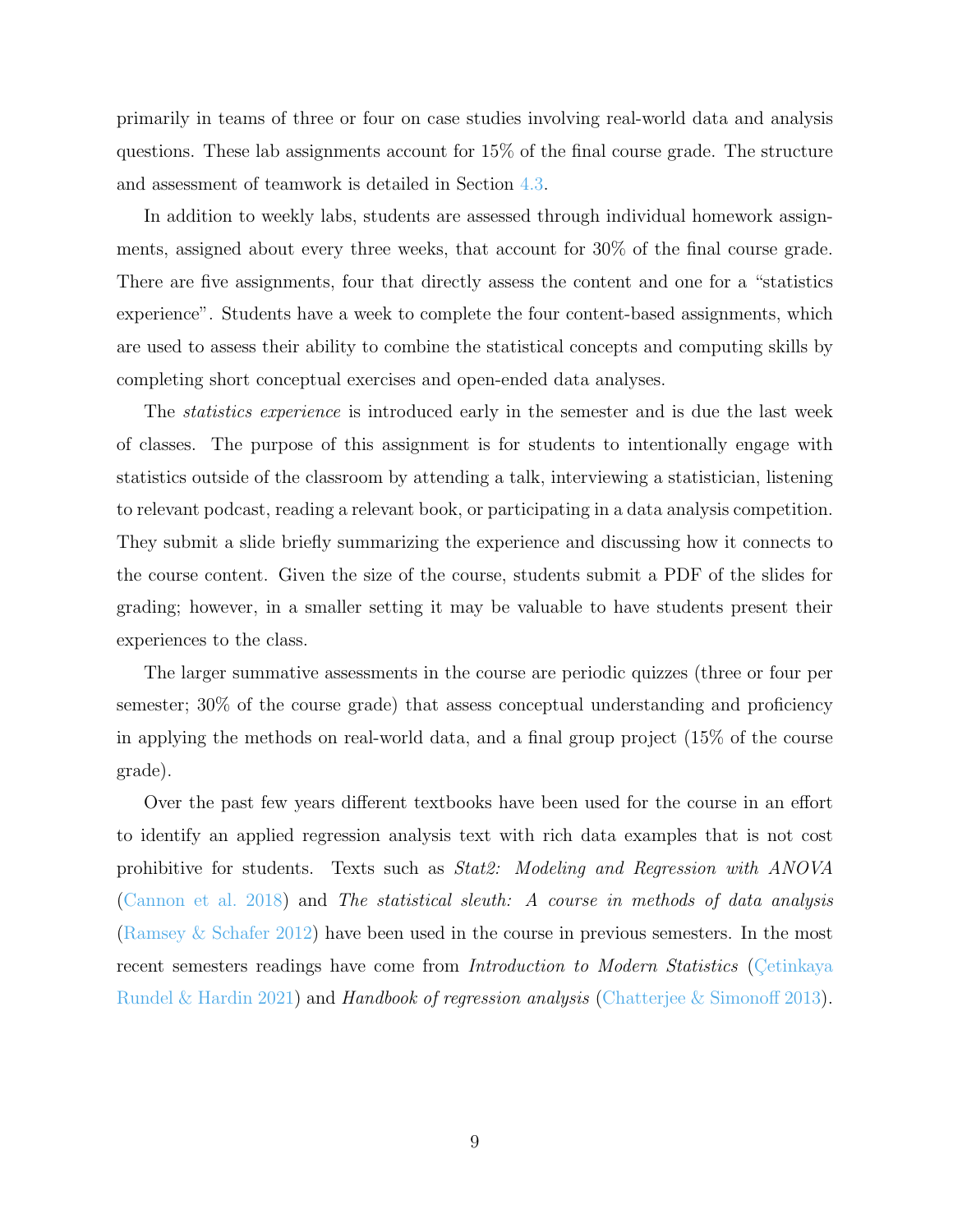## <span id="page-9-1"></span>3.3 "Flipped" lectures

The lectures follow a modified flipped classroom structure. Though they do not follow the full structure in Bergmann  $\&$  Sams [\(2012\)](#page-26-4), they are "flipped" in term of what students do synchronously during class versus what they do asynchronously outside of class. This format is best described by [Farmus et al.](#page-27-2) [\(2020\)](#page-27-2) as students engaging in passive content learning prior to class, allowing the in-class time to be dedicated to active learning of content.

Each class begins with a 5 - 10 minute review of the material from the prepare assignment, then the rest of the lecture session is used for a combination of individual and small group exercises where students apply the new concepts. Through these exercises, students engage with conceptual ideas, computational skills, interpretations, and inference, and how these components combine to answer an analysis question. There are multiple ways for students to participate in a given class session, as students can work with peers, submit responses and questions using the course discussion forum, and participate in large class discussions. The students submit their responses to the in-class exercises at the end of class through the GitHub repository assigned to them for that lecture (more about the use of GitHub repositories in Section [4.2\)](#page-15-0). The responses are graded for completion, with the grading merely serving as a measure that student are keeping on pace with the course content. This was particularly important during remote learning in 2020 - 2021 when some students participated fully asynchronously.

## <span id="page-9-0"></span>4 Shaping the course to prepare the modern student

As described thus far the statistical topics in the course have been similar to those often covered in a traditional regression analysis or second statistics course, so much of the most recent innovation has been in the pedagogical approach and content beyond the regression concepts. The goal is to prepare students with a full suite of skills that includes the necessary statistical knowledge, computing proficiency required to implement the statistical methods, experience gained from working with a variety of complex real-world data sets, skills in effectively communicating results, and experience collaborating on data analysis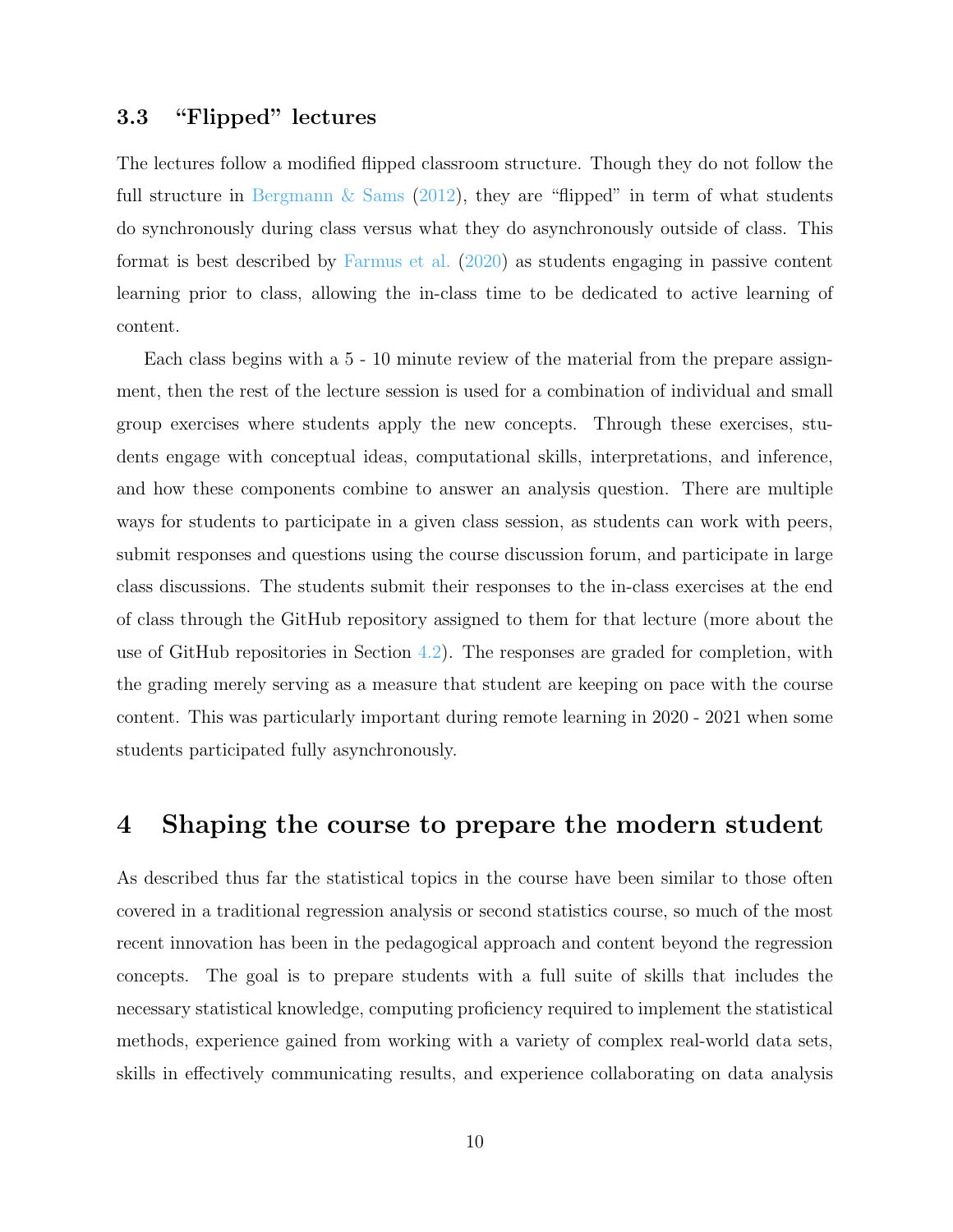projects. As demonstrated by the work in modernizing introductory courses discussed in Section [2,](#page-2-0) these skills can be successfully implemented in a course without distracting from the fundamental statistical content. This has been done by considering ways to integrate these other skills into the curriculum alongside the statistical content, providing opportunities for practice through in-class activities and assignments, and focusing on application rather than mathematical theory. The department has implemented a new half-credit course on the mathematics of regression that students can take alongside or after this regression course.

Though some of these skills are introduced in the introductory course, we seek to emphasize them in this second course for a few key reasons. The first reason, as stated earlier, is this is the first shared course experience among all students in the major and minor. Next, though students are introduced to the data analysis workflow, collaboration, and written communication in the introductory course, focusing too much on these skills could result in cognitive overload as students are also being introduced to statistical thinking and many new concepts. Students come into the second course with some exposure and experience with these skills and concepts, so there is less cognitive load as they continue honing the skills related to workflow and collaboration alongside learning the new statistical content. Finally, it is important that the skills students start building in the introductory course continue to be reinforced and further developed as they progress through the statistics curriculum.

# <span id="page-10-0"></span>4.1 Principle 1: Regularly engage with complex [and relevant] real-world data and applications

GAISE emphasizes the importance of using real-world data in the classroom. Though many textbooks use relevant real-world data in their examples and exercises, the data sets often do not represent the messiness and complexity of modern data. Therefore the "real-world" data referred to here are the messy data that often require cleaning and other pre-processing before they are suitable for analysis. In previous semesters, some students had difficulty dealing with the data cleaning required for the final project where they analyzed a data set of their choice. With this in mind, the data sets used in this course are chosen to give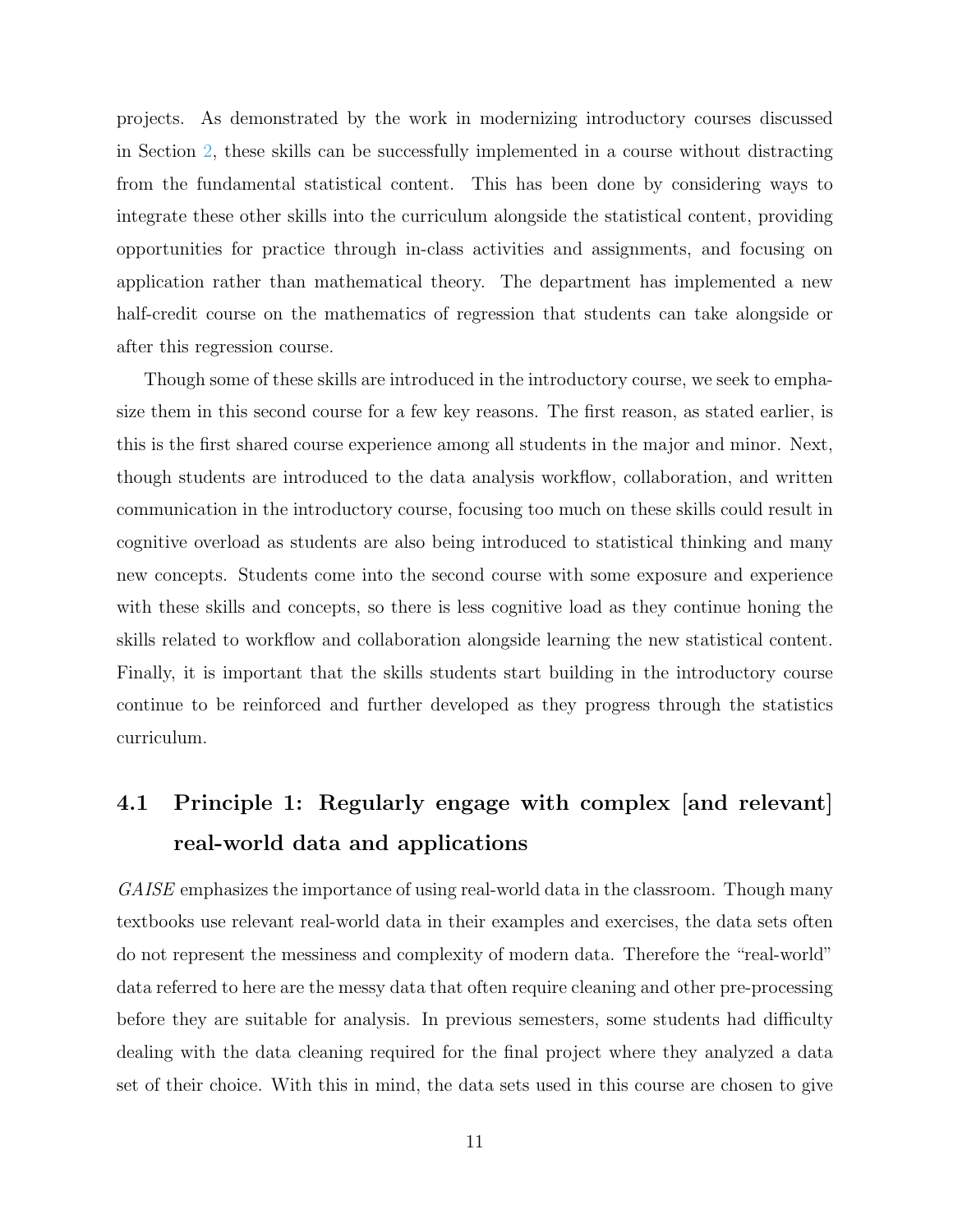students some exposure to the data cleaning and wrangling required before doing most regression analyses, and to demonstrate how regression can be used in a wide variety of interesting and relevant contexts.

Working with these complex and messy data sets provides some continuity as students progress through the curriculum, as students are continuing to hone the data wrangling skills they've learned in their introductory courses. They are learning how to use visualizations and descriptive statistics to explore data and make data preparation decisions, such as how to handle missing data and outliers and the implications their decisions have on the scope of their conclusions or potential biases in the results. In the past they may have only dealt with issues in the final project. While there are components of working with data that are based on content knowledge, there are other skills that are derived from experience and being exposed to a lot of different data sets and contexts. By having students engage with this complex data throughout the semester, they are getting that exposure and continually honing these skills, better preparing them as they address these questions as they work with data outside of the classroom.

These complex real-world data sets are used in every component of the courses: lecture slides, in-class activities, and lab and homework assignments. Depending on the context, students will engage with more or less of the data cleaning and pre-processing. For example, the in-class activities mostly use cleaned data sets so that the class time can be focused on the new regression concepts. Sometimes, however, there will be a short, guided data cleaning exercise incorporated into the in-class activity so we can discuss strategies to approach such tasks as a class.

One aspect that has been emphasized through the use of these data are the importance of exploratory data analysis and how visualizations can help inform the data cleaning and preparation process. Examples of how this idea has been implemented in an in-class activity and in a homework assignment are below.

The LEGO brick data set and exercises modified from [Peterson & Ziegler](#page-28-5) [\(2021\)](#page-28-5) is used for an in-class activity about categorical predictors and indicator variables. The data set contains price and various characteristics of LEGO sets sold on the website [brickset.com](https://www.brickset.com/) One variable in the data set theme (the theme of the LEGO set) has 32 levels, many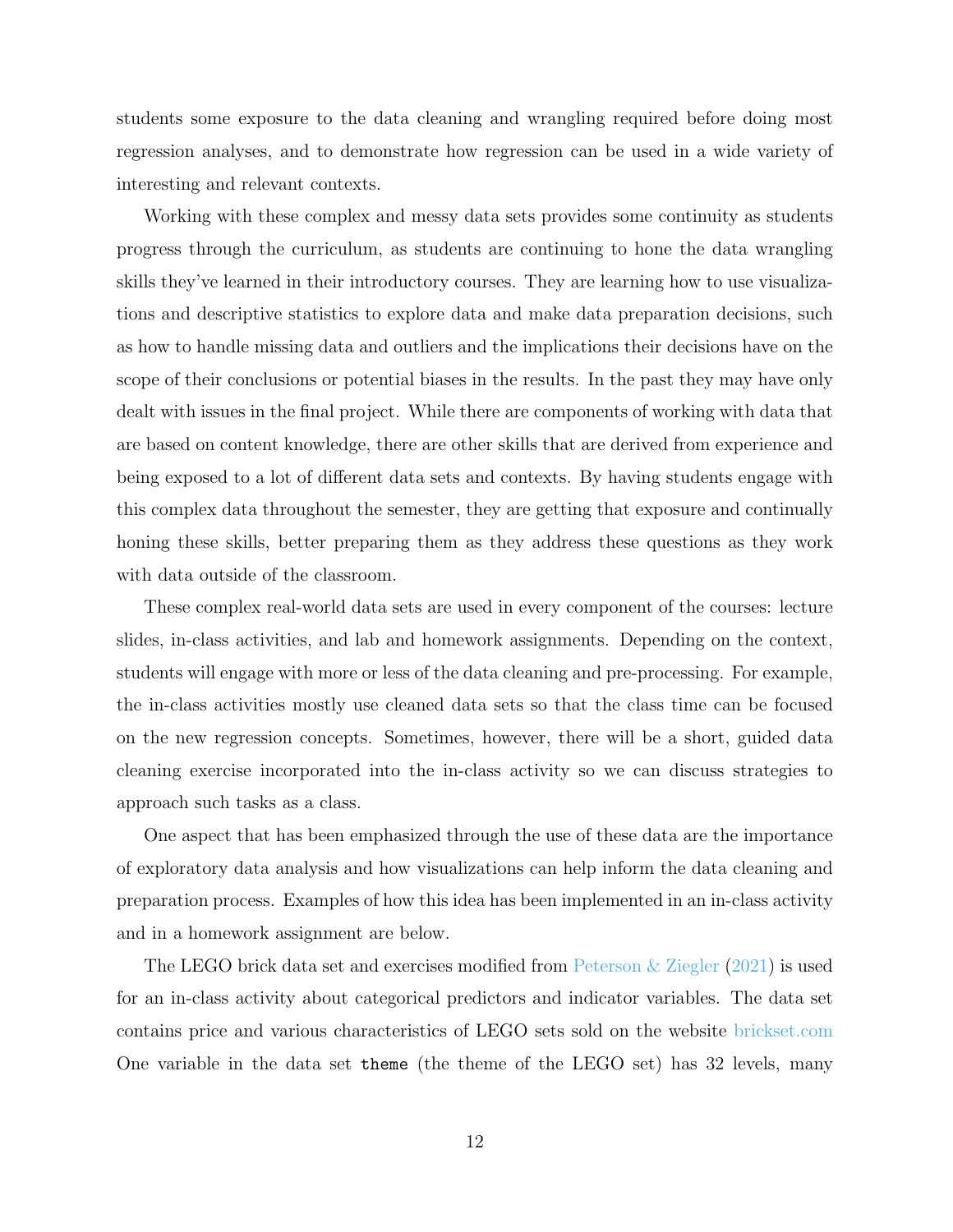

Figure 1: Example bar chart from LEGO in-class activity.

<span id="page-12-0"></span>with very few observations. Students observe this when they create a bar chart of the distribution of this variable as shown in Figure [1](#page-12-0) and discuss some of the potential issues with including such a variable as is in a regression model.

Students then consider different strategies to collapse this variable into a few categories that would be more feasible and informative in the model. They consider what information they want to learn by having theme in the model, how to collapse the variable to be able to answer their analysis question, and potential advantages and limitations to the approach. Example strategies for collapsing the variable are in Figure [2](#page-13-0) Once they have talked about it in small groups, there is a whole class discussion about the advantages and disadvantages of a few of the proposed strategies and the importance of documenting the process of creating the collapsed variable from the original data.

After discussing different strategies, one is chosen and that collapsed variable theme new is used in the regression models for the remainder of the in-class exercises. Some example questions related to the regression models are as follows:

• Fit the model using pieces, size, and theme new, where theme new is the newly col-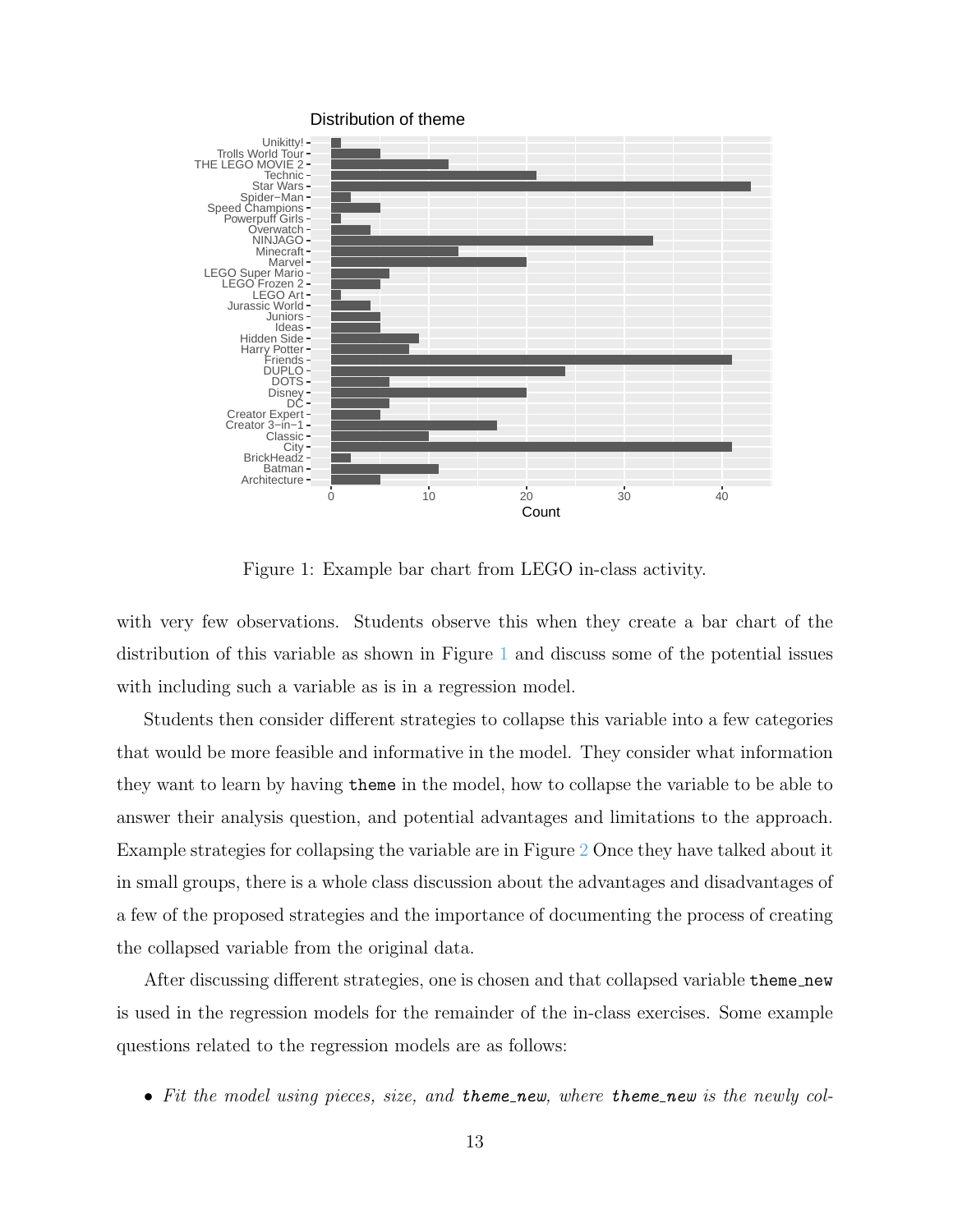

<span id="page-13-0"></span>Figure 2: Examples of student strategies to collapse the theme variable.

lapsed variable.

- $-$  What is the baseline level of theme\_new?
- What is the interpretation of the coefficient for Star Wars?
- What is the difference in the predicted Amazon.com price between a Friends set with 500 pieces and a Star Wars set with 100 pieces, each with small pieces?

Another example is a homework assignment that asks students to carefully consider the assumptions for linear regression. There are a lot of data sets in which there is spatial dependence between observations, thus violating the independence assumption for regression. Though students are taught to consider potential spatial dependence, they are often unsure about how to do this in practice. Therefore, in this homework assignment, students consider the scenario in which they are tasked with building a regression model that predicts the percentage of votes in a county that were cast in-person in the 2020 election based on the percentage of votes for Donald Trump in the 2016 election (serving as a proxy for the political leanings of that county).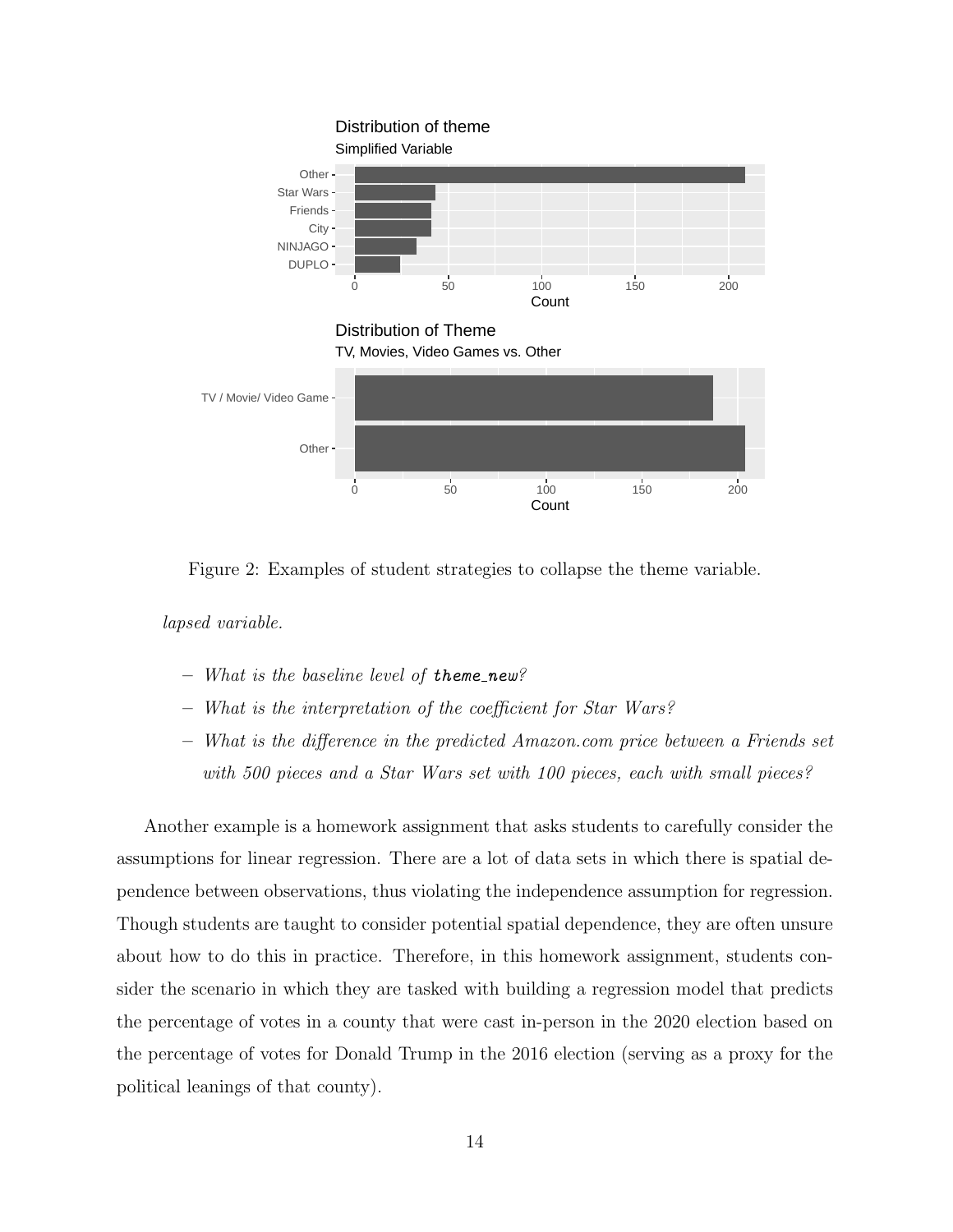

<span id="page-14-0"></span>Figure 3: Examples of student visualizations for North Carolina voting assignment.

In addition to visualizing the distribution of the response variable, they are asked to visualize the distribution of the response variable on a map and discuss what features are apparent in a plot such as a histogram that are not easily apparent in the map and vice versa. They are provided some starter code to produce the map, because spatial visualization is not specifically taught in the course. Figure [3](#page-14-0) shows examples of the visualizations students may create.

They are asked to fit a model and visualize the residuals on a map as shown in Figure [4.](#page-15-1) They are then asked to assess the independence condition using the map by answering the following questions:

- Briefly explain why we may want to view the residuals on a map to assess independence.
- Briefly explain what pattern (if any) we would expect to observe on the map if the independence condition is satisfied.
- Is the independence condition satisfied? Briefly explain based on what you observe from the plot.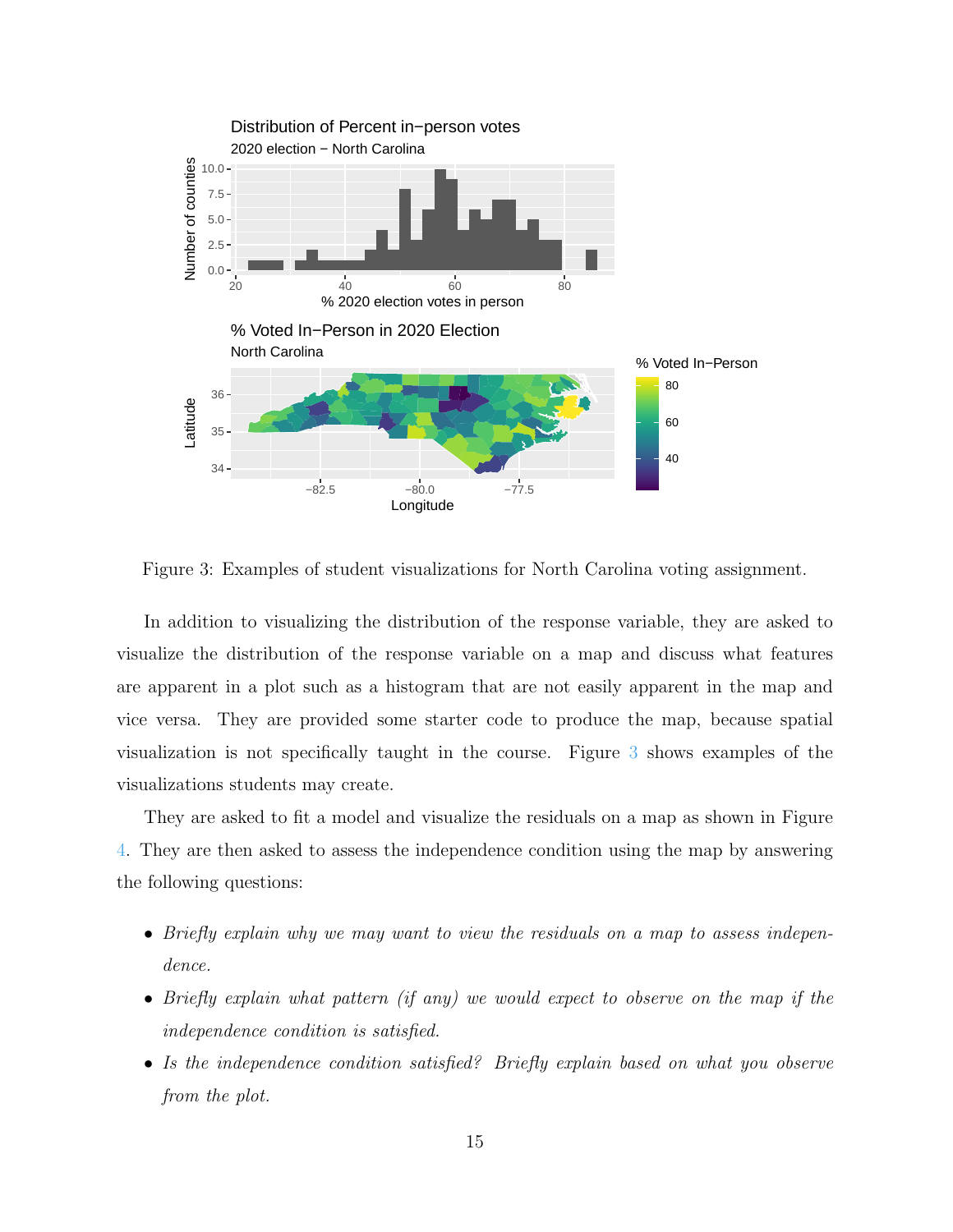

<span id="page-15-1"></span>Figure 4: Examples of map visualizing residuals in North Carolina voting assignment.

The full in-class activity using the LEGO data and assignment using the North Carolina county data, along with resources used to find data are available in the supplementary materials. Additionally, [Adrian et al.](#page-26-5) [\(2020\)](#page-26-5) provides extensive examples on using maps to provide context for interpretations and conclusions drawn from linear regression.

# <span id="page-15-0"></span>4.2 Principle 2: Develop the skills and computational proficiency for a reproducible data analysis workflow

Many have called for the incorporation of computing as a core part of the statistics curriculum (e.g., [Nolan & Temple Lang](#page-28-6) [2010,](#page-28-6) 2021 Journal of Statistics and Data Science Education special issue "Computing in the Statistics and Data Science Curriculum," among others). Developing computing skills is integrated as a key learning objective in the course, since it is important that students have proficiency with the computing tools that make it feasible to work with the messy real-world data described in Section [4.1.](#page-10-0) Much more than that, it is also in service of another one of the driving principles of this course to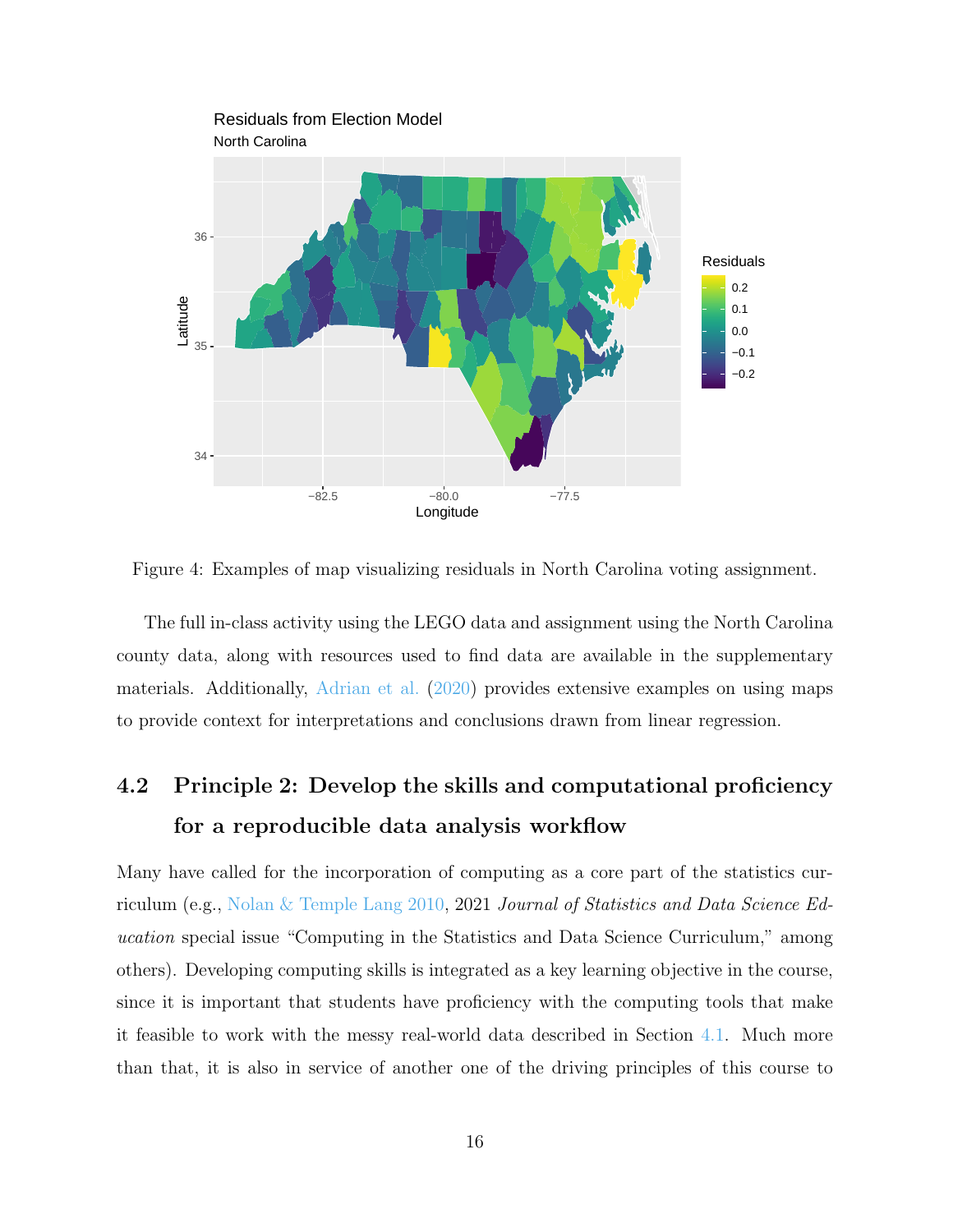equip students with the skills necessary to work with data using a reproducible analysis workflow. While a proficiency using statistical technology or software is required to achieve the learning objectives in Section [4.1,](#page-10-0) these skills do not extend to the entire data analysis workflow. Therefore in addition to proficiency in computing, there is a more holistic approach to the data analysis workflow, specifically writing reproducible reports using and using git and GitHub for version control and collaboration.

There has been increased emphasis in recent years on open science and being able to reproduce published analysis results. This is also good practice in industry, as it is important to write analyses in a transparent way that can be fully replicated. By incorporating these skills early in the statistics curriculum, students learn practices for reproducibility as part of their analysis workflow from the beginning, rather than having to adjust their workflow if they learn these skills in later courses.

### 4.2.1 Computing toolkit and infrastructure

The computing toolkit includes RStudio and GitHub, which were chosen for a few key reasons. The undergraduate statistics courses are all taught using R and many using GitHub; therefore many students will have been introduced to R in their introductory courses, and all students will need proficiency using these tools as they progress to the upper-level courses. Students who have taken introductory data science have also learned the basics of version control using Git and GitHub. Next, R and GitHub are commonly used in academic labs and industry, so teaching with these tools equips a broad group of students with relevant skills that will make them more competitive as they apply for future opportunities. Lastly, RStudio and GitHub are freely available, so all students will have access to both platforms after they complete the course.

The computing infrastructure is modeled on the server-based system described in Cetinkaya-[Rundel & Rundel](#page-27-8) [\(2018\)](#page-27-8). RStudio is made available through Docker containers that are set up and maintained by the Duke University's Office of Information Technology. Instructors are granted back-end access, so they have the ability to update or install packages, if needed. An alternative to this set up is using RStudio Cloud [\(rstudio.cloud\)](https://rstudio.cloud/%3E), a cloud-based platform set up and maintained by RStudio.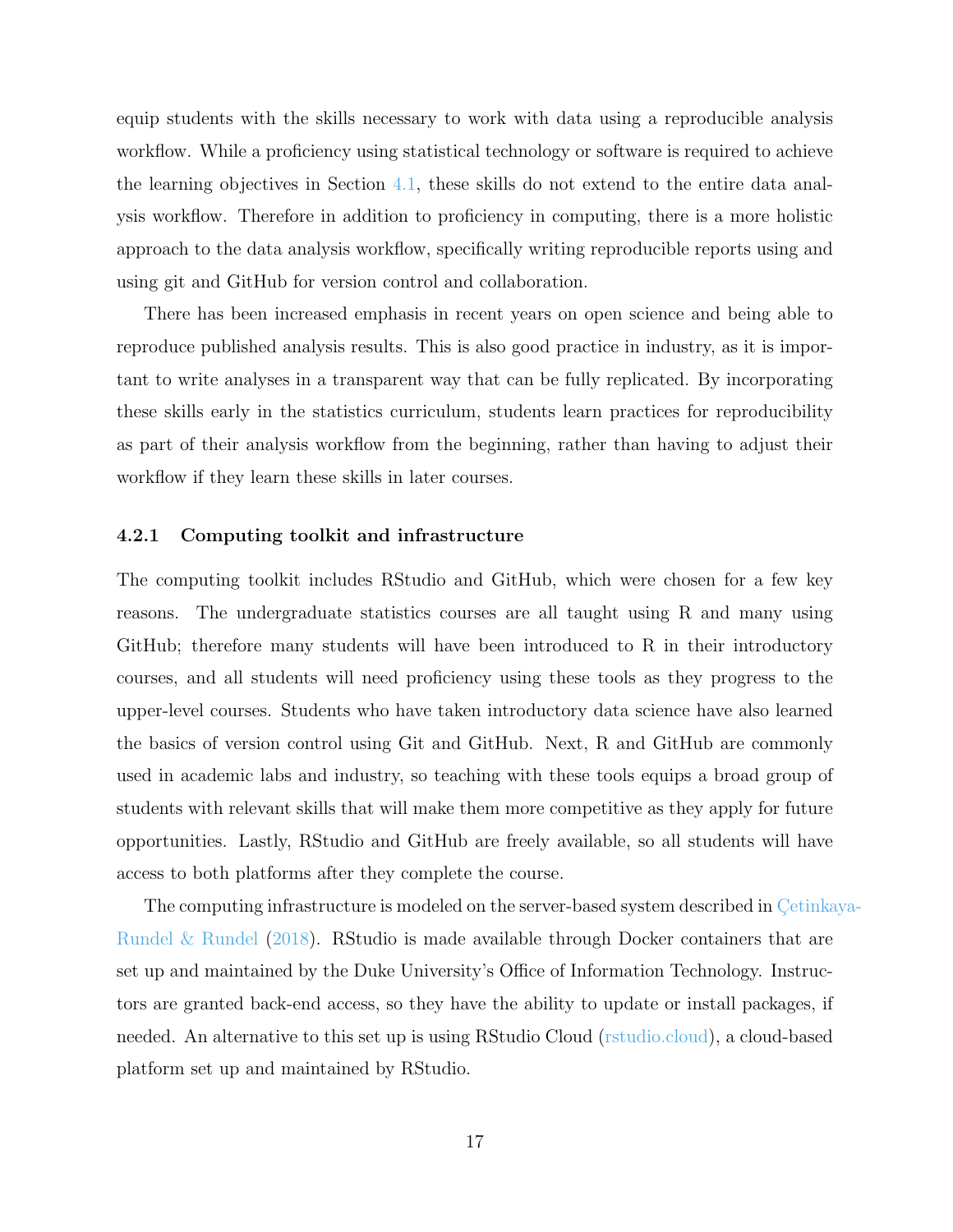There are a few advantages to the server-based set up. First, students access RStudio through a web browser, so they are able to use the software from any device with access to the internet such as laptops, tablets, or Chromebooks. The next advantage is that computing support for students is streamlined, because all students are using the same version of R and RStudio and have the same git configurations regardless of computer type. Third, because git is already configured in the RStudio containers, students are immediately able to share work between the platforms. Lastly, this infrastructure is flexible enough to easily accommodate in-person, hybrid, and online learning.

These advantages of the server-based set up are not limited to RStudio. This set up reduces many of the challenges of computing in statistics courses; however, it is still feasible to successfully incorporate computing and a reproducible workflow as a learning objective in a regression course using a different computing set up and infrastructure.

#### 4.2.2 Activities and assessment

Students write responses to all in-class activities and assignments in an R Markdown document, which facilitates writing up results in a reproducible way. About 6 - 10% of the total points on each assignment (typically three to five points out of 50) are dedicated to document formatting and implementing a reproducible workflow, which includes using version control through regular commits and informative commit messages. The commit history is assessed by the instructor or a graduate teaching assistants using functions from ghclass, an R package that is "designed to enable instructors to efficiently manage their courses on GitHub" [\(Rundel & Cetinkaya-Rundel](#page-28-7) [2022\)](#page-28-7). For team assignments, students are expected to utilize GitHub for collaboration, mimicking the collaborative workflow is commonly used in academia and industry. The git commit history is used as part of the assessment of each students' contribution to the team assignment, as each team member is required to have at least one commit on these assignments.

More details about the way version control is introduced to students, how its incorporated into assignments and assessed, and the assignment workflow for students and the instructor in this course and other courses at multiple levels of the undergraduate and graduate curriculum are available in [Beckman et al.](#page-26-6) [\(2021\)](#page-26-6).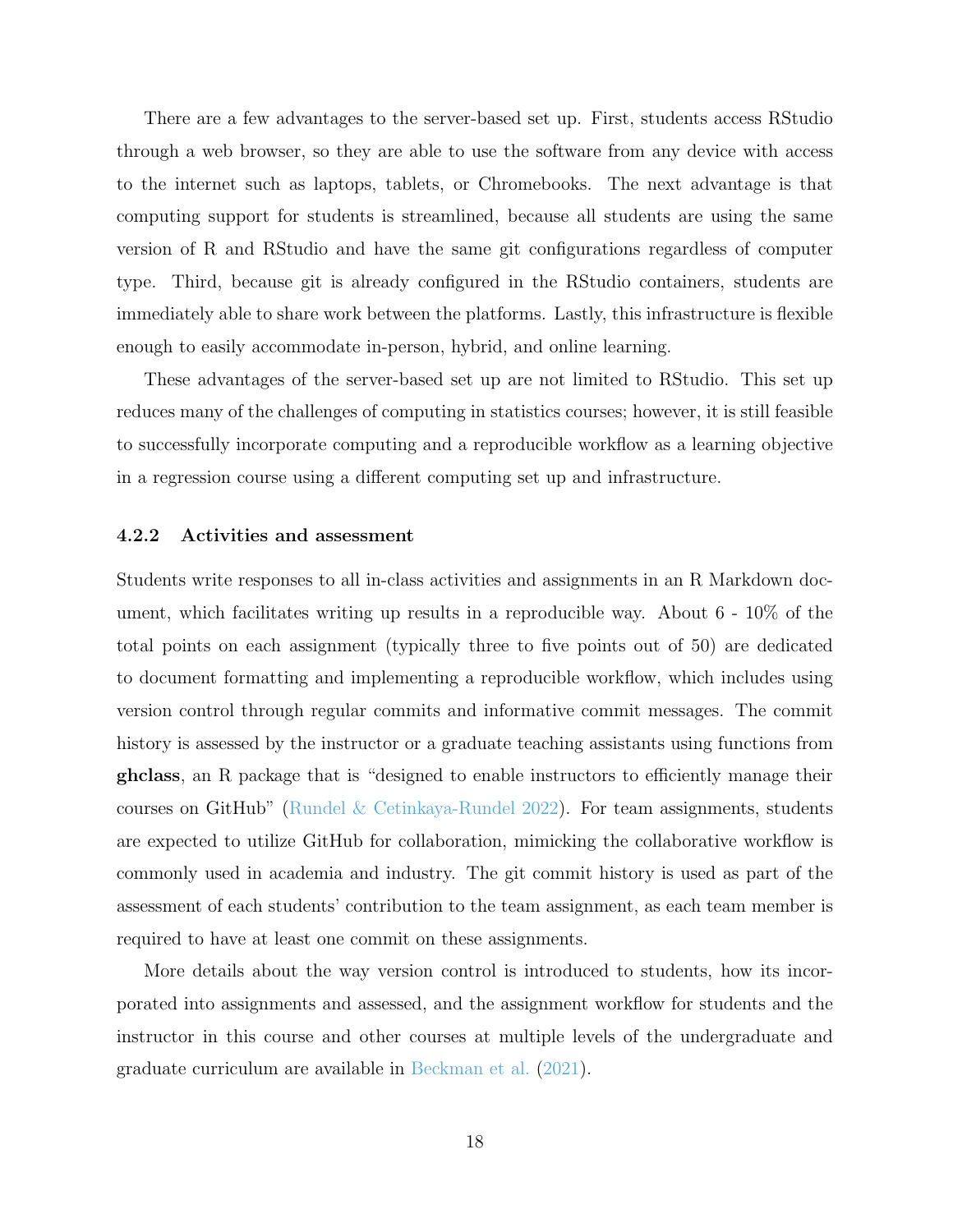# <span id="page-18-0"></span>4.3 Principle 3: Develop important non-technical skills, specifically written communication and teamwork

The final principle for modernizing the course is the emphasis on non-technical skills, specifically written communication and teamwork. It is important that students are also equipped with the non-technical skills that will make them more effective collaborators as they prepare to conduct statistical analyses outside of the classroom.

#### 4.3.1 Written communication

There has been a breadth of work on writing in undergraduate statistics, both as a way to assess students' understanding of statistical concepts (e.g., [Woodard et al.](#page-28-8) [2020\)](#page-28-8) and with the specific purpose of developing students' communication skills (e.g., [Cline](#page-27-9) [2008\)](#page-27-9). Additionally there are texts such as the book Communicating with data: The art of writing for data science [\(Nolan & Stoudt](#page-28-9) [2021\)](#page-28-9) dedicated to the "how" of communicating statistical results. This latter idea of effectively communicating statistical results to a general audience is the focus of the writing in this course.

For each assignment, points are dedicated to the quality of the formatting and presentation of the document. This includes writing all responses as a cohesive narrative in full sentences and having a document with formatting suitable for a professional setting. This also means using informative titles and axis labels on graphs and neatly formatted tables and output. Students see examples of these formatting elements in R Markdown documents for in-class activities. Students are also provided R Markdown templates for assignments. The templates are scaffolded, so those for early assignments provide a lot of guidance on formatting and structuring the responses. As the semester progresses, the scaffolding in the templates is reduced, and by the final project students are expected to format their document given a fairly sparse template. Because students come from one of several introductory courses, providing the templates at the beginning of the semester helps establish a consistent set of formatting guidelines for the course. It also ensures students have the code required to properly format their work without spending much time on it in class.

In addition to formatting, points on each assignment are dedicated to writing interpre-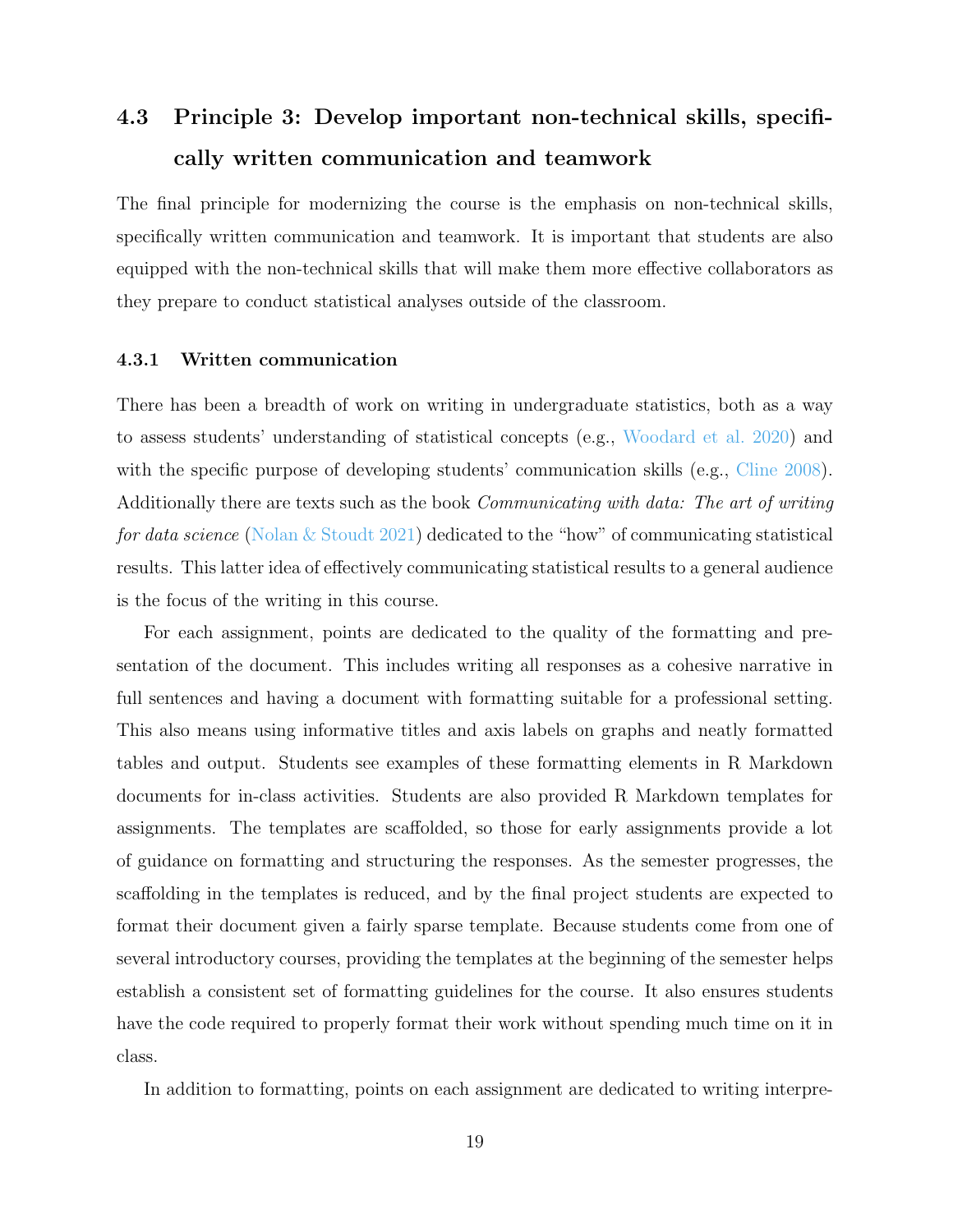tations and conclusions that are meaningful in practice. Therefore, students receive full credit for interpretations that are conceptually correct and written at a meaningful scale. A rubric is used that differentiates the accuracy of the interpretations from the effectiveness of how the results are communicated. For example, in a homework assignment on multiple linear regression, students are asked to visualize and interpret interaction terms between two variables in a data set of the price and characteristics of houses in King County, Washington [\(Kaggle](#page-28-10) [2018\)](#page-28-10). They are first asked a series of questions that assess their conceptual understanding:

- We are interested in the fitting a model using the square footage, whether the house has a waterfront view, and the interaction between the two variables to help explain variability in the price. Make a visualization of the price versus square footage with the points differentiated by waterfront. Interpret the visualization.
- Fit a model with the log-transformed price (see Lab 06 to see why we use log-transformed price!) as the response and sqft, waterfront, and their interaction as the predictors.
- Interpret the effect of square footage on the price of a house for
	- houses with no waterfront view
	- houses with a waterfront view

Then students are asked the following prompt to assess their ability to synthesize and communicate the results:

Use the results from the previous questions to write a short paragraph ( $\degree$  3-5 sentences) about the relationship between square footage and the price of houses in King County, WA, and how (if at all) the relationship differs based on whether the house has a waterfront view. The paragraph should be written in a way that is practical and can be easily understood by a general audience of home buyers.

In the first set of exercises, students are assessed on the accuracy of their visualizations and interpretations. In the second exercise, the assessment is focused on the ability to summarize the information to derive general conclusions (not just write a list of interpretations) and write the results using a meaningful scale. Given this criteria, a student would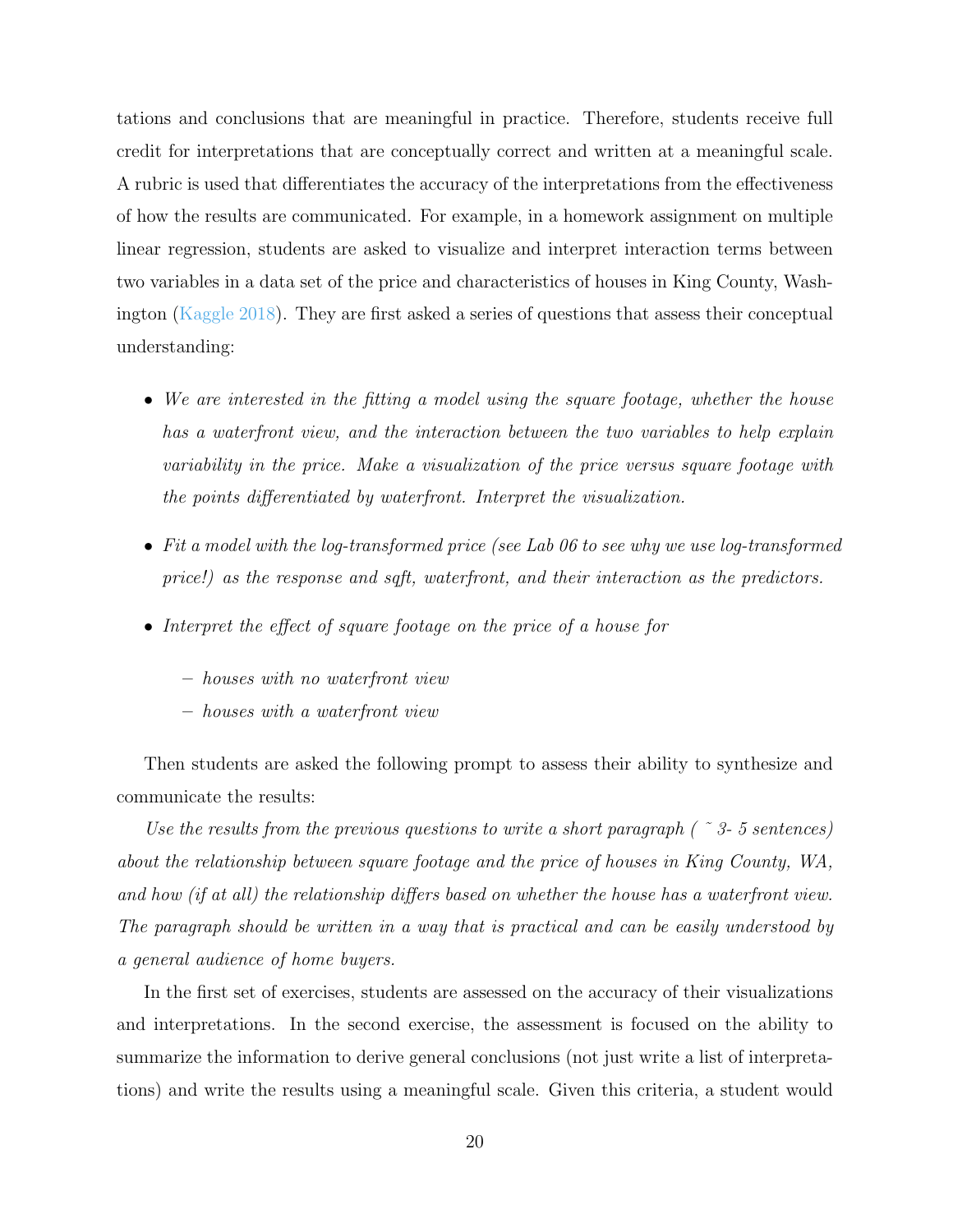not receive full credit for an technically correct interpretation written in terms of a one square foot increase in the size of a house, as this would not be meaningful in practice and given the range of square feet values in the data.

In the final group project, students work in teams of three or four to answer a research question of their choice using the methods they've learned in course. As part of the final project, students submit a draft with an introduction to the data and research question, a description of their regression modeling approach, and preliminary conclusions. Teams peer review each other's work with a peer review rubric that asks them to comment on specific aspects of the analysis, including the writing and presentation. Through this process, students not only receive feedback on their work but they have the opportunity to see each other's writing and garner ideas from one another on effectively communicating results. Students also receive feedback from a member of the teaching team at this point, either from the instructor or a graduate teaching assistant, with some feedback focusing on elements of the writing and presentation in addition to the statistical results.

Students receive detailed comments along with grading based on a rubric for the final project. Because this occurs at the end of the semester, there are not opportunities for students to submitted a revised report. One improvement to this assignment would be to introduce the rubric for the final project early in the semester, so that students could use it as a guide for the various writing-focused in-class activities and assignments throughout the semester.

#### 4.3.2 Teamwork and Collaboration

Another significant learning objective of the course is effective teamwork and collaboration. This is incorporated in the course through the non-technical aspects of working with others and in technical skills such as using GitHub for collaborative work. Given much work in academia and industry is done on teams, it is important for students to develop these skills in the classroom, an environment designed for learning and growth. Working in teams also helps students learn and gain insight from their peers. Working collaboratively "provides students with the opportunity to use creative problem solving and to refine leadership skills. . . multidisciplinary teamwork also emphasizes inclusion and encourages diversity of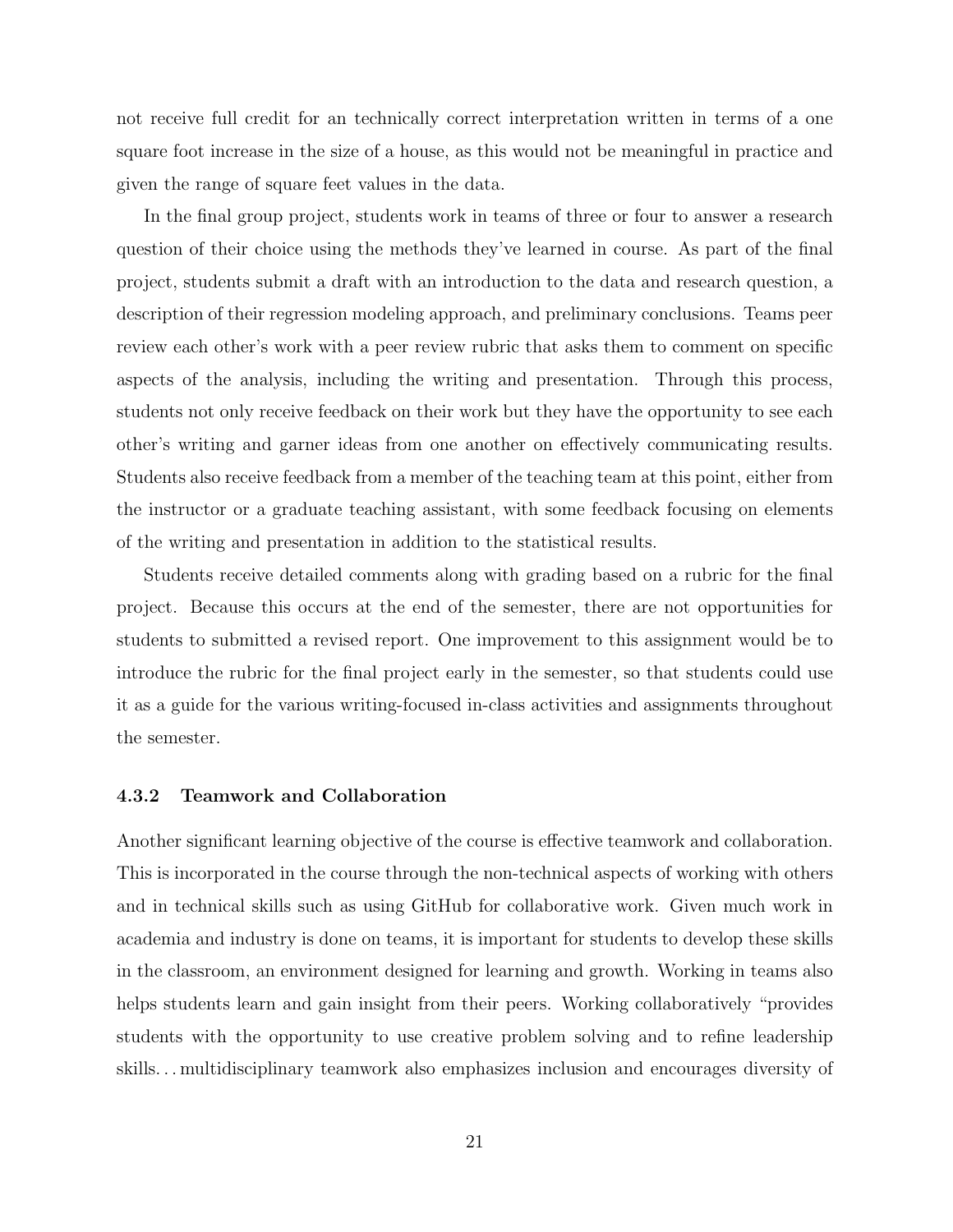thought in approaching data science problems." [\(Vance](#page-28-11) [2021\)](#page-28-11)

Students are assigned to teams of three or four based on the results of a "Get to Know You" survey at the beginning of the semester that asks about their previous statistics and computing experience, their major or academic interests (many students take the class before declaring a major), and their hobbies and interests outside of the classroom. Teams are assigned taking into account some considerations of the information from the survey. For example, seniors and first-year students are not put on the same team given they generally have very different motivations for taking the course (i.e., seniors are not taking the course to become a statistics major but many first year students may be taking the course to consider the major), and teams are designed to reduce the possibility that a student is isolated on their team in terms of identity and background, academic interests, or previous experience. Students with different computing experience are put on the same team; however, if there is too much of a disparity in the computing experience, teams have a harder time working together, as the more experienced student takes on most of the computational tasks. Therefore, there is diversity in computing experience on the team to an extent, but, for example, a student with no previous experience using R would not be assigned to the same team as a student who rates themselves as being a "expert" in R.

Barring extenuating circumstances, students work on the same team throughout the semester on weekly computing lab assignments. By working on the same team they have time to establish and refine their team workflow and communication. This also gives them the opportunity to get to know each other and develop productive team dynamics before working on the larger stakes final team project.

The first tasks for the teams are to come up with a fun team name and fill out a team agreement that is stored in a private "team-agreement" GitHub repo. The primary purpose of the team agreement is to establish a plan for communication outside of the lab sessions, including an agreed upon method of communication and weekly meeting time outside of the lab sessions. The work on the final project is primarily done outside of class, so setting this time aside in the beginning of the semester helps make it easier to find time to collaborate on the final project. Finally, they choose a day in which all team members will have their portion of the assignment completed so the whole group can review the write up before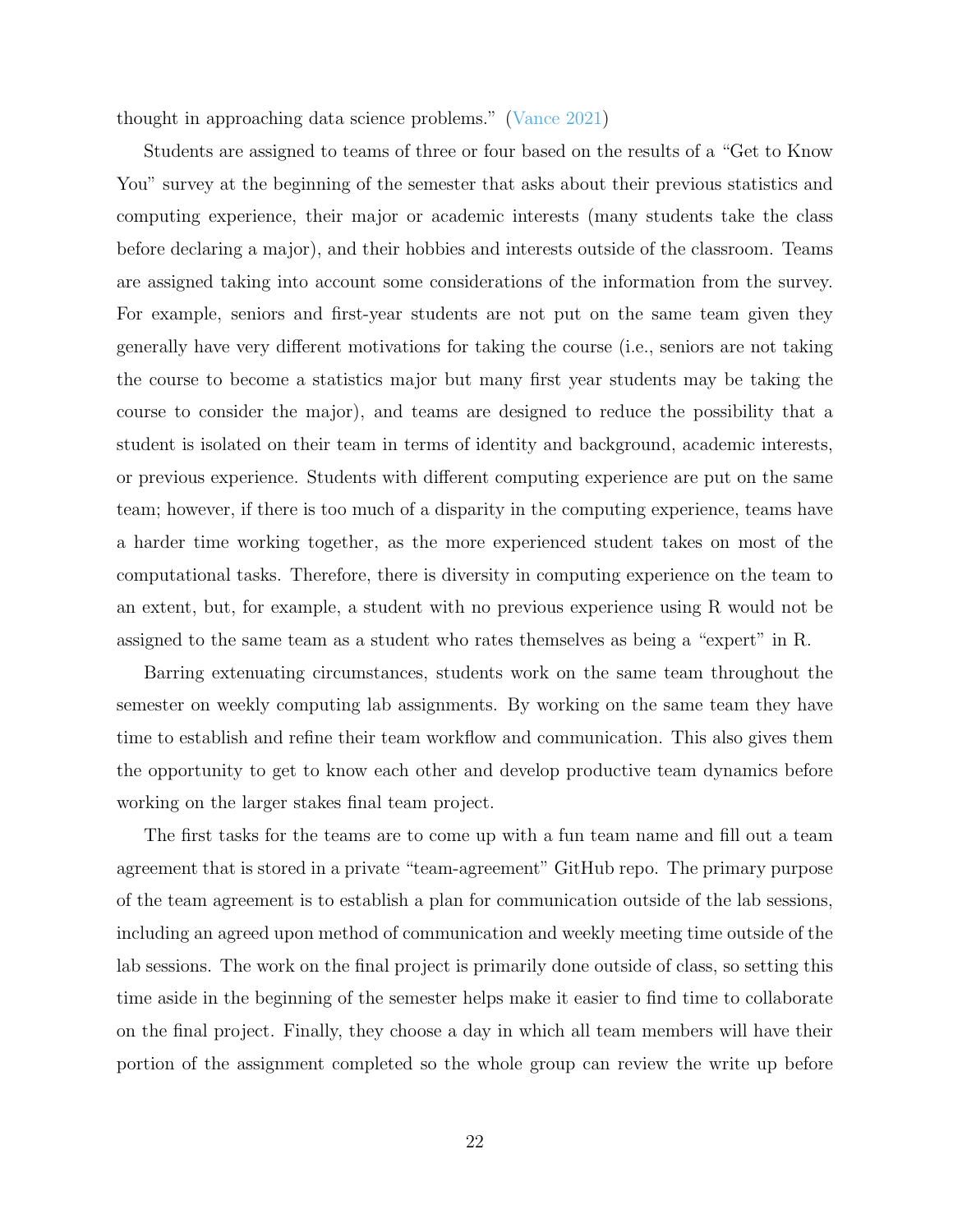submission. Particularly with the recent challenges from remote and hybrid collaboration, the team agreement has been helpful for students to discuss collaboration strategies, so they are better prepared if unexpected circumstances arise.

Students complete periodic team feedback, and the scores on feedback account for about 2.5% of the final course grade. The first team feedback is only graded for completion to encourage students to provide honest and constructive feedback without worrying about impacting their peers' grades. It also alerts the instructor to teams that are having trouble and need follow up. Often the issues on teams are due to gaps in communication, therefore it is helpful to have the team agreement available, so the team can be reminded of their collaboration plan and discuss any necessary adjustments.

# <span id="page-22-0"></span>5 Discussion

## 5.1 Impact of this approach

Enrollment in the course has steadily increased, from 65 in Fall 2018 to about 100 in Fall 2021. This has been, in part, due to the increased popularity of the introductory courses that have encouraged more students to continue pursuing statistics beyond the the first course. As enrollment has increased, this course has also gained a reputation for being one that prepares students to conduct statistical analysis in research and internships; there are regularly requests from students from a range of majors who want to take the course to develop skills they'll need to conduct research in their discipline, and there are often some requests from graduate students interested in auditing the course to refresh their regression analysis skills. Students in the statistics major have also expressed the value of the course in their work. Seniors in the class of 2021 were asked "Of all the courses you took in STA, which increased your understanding of the field the most or provided you the best future preparation?" This course was mentioned in the Top 3 graduating seniors as the response to this question (noting the top course being the senior capstone course).

The course has been run in flipped format described in Section [3.3](#page-9-1) since the transition to online and hybrid formats due to the onset of the COVID-19 pandemic. Even with the transition back to in-person learning in Fall 202, it is still primarily taught in a flipped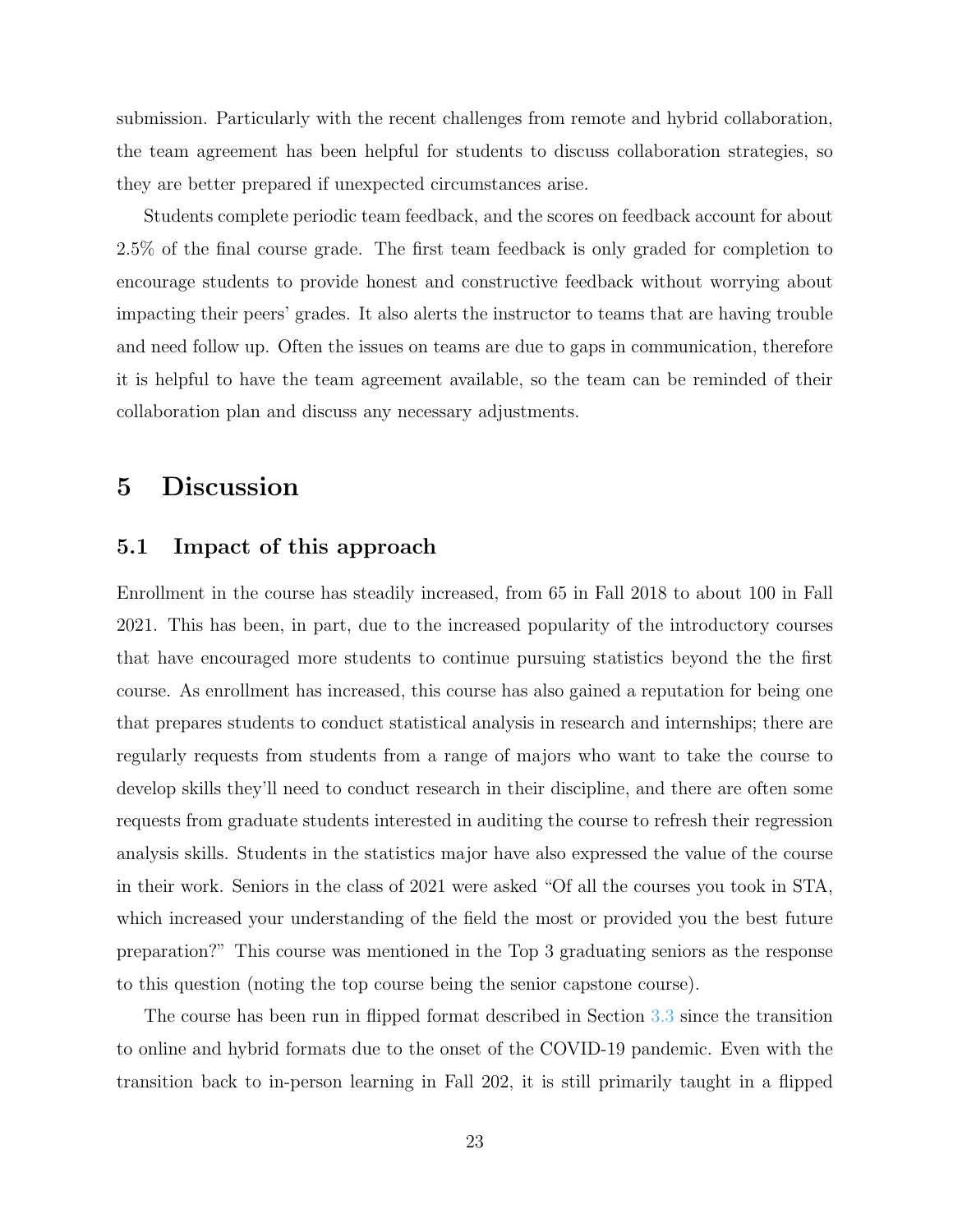format given the pedagogical benefits. This format promotes "productive struggle," the opportunity for meaningful learning as students struggle with various concepts and ideas [\(Hiebert & Wearne](#page-27-10) [2003,](#page-27-10) [Lynch et al.](#page-28-12) [\(2018\)](#page-28-12)). Most class time is used for hands-on exercises, so students are able to talk with their peers and ask questions as they work through exercises. This format has also allowed for more opportunity to have in-depth and nuanced discussions during class that encourage students to think beyond what is "technically correct" to what would be useful in practice such as those activities and exercises described in Sections [4.1](#page-10-0) and [4.2.](#page-15-0)

Because of the emphasis on developing writing and computing skills in the course, students have a foundation as they move into upper level courses. Therefore instructors in the upper-level courses don't have to spend much time teaching students how to conduct reproducible analyses beyond the usual content review at the beginning of the term. This also gives these instructors the opportunity to build upon the foundation and implement more advanced skills into the workflow that students may encounter in the workplace. For example, GitHub issues are more regularly for feedback and conversation between the instructor and students on projects in an upper-level undergraduate elective. Additionally, there has been more focus on the details of writing in the elective course, such as effectively presenting a statistical argument to various audiences and crafting a research article, particularly when there are constraints on word count, tables, and figures.

## 5.2 Challenges of implementing these innovations

There have been some challenges to incorporating these innovations in the course. The first is identifying interesting and complex data sets that are still accessible to new learners. Having to address model assumptions can provide a learning experience and motivate concepts such as log-transformations on the response and predictor variables. It can also be an opportunity to get students excited about later units in the course or future courses where they will learn how to deal with data that do not neatly fit the assumptions for linear regression. For example, student see how log transformations can be used to model non-linear relationships by examining the relationship between movie budgets and revenues based data from [IDMB.com](https://www.imdb.com) in the first week of class. There is not a lot of time spent on log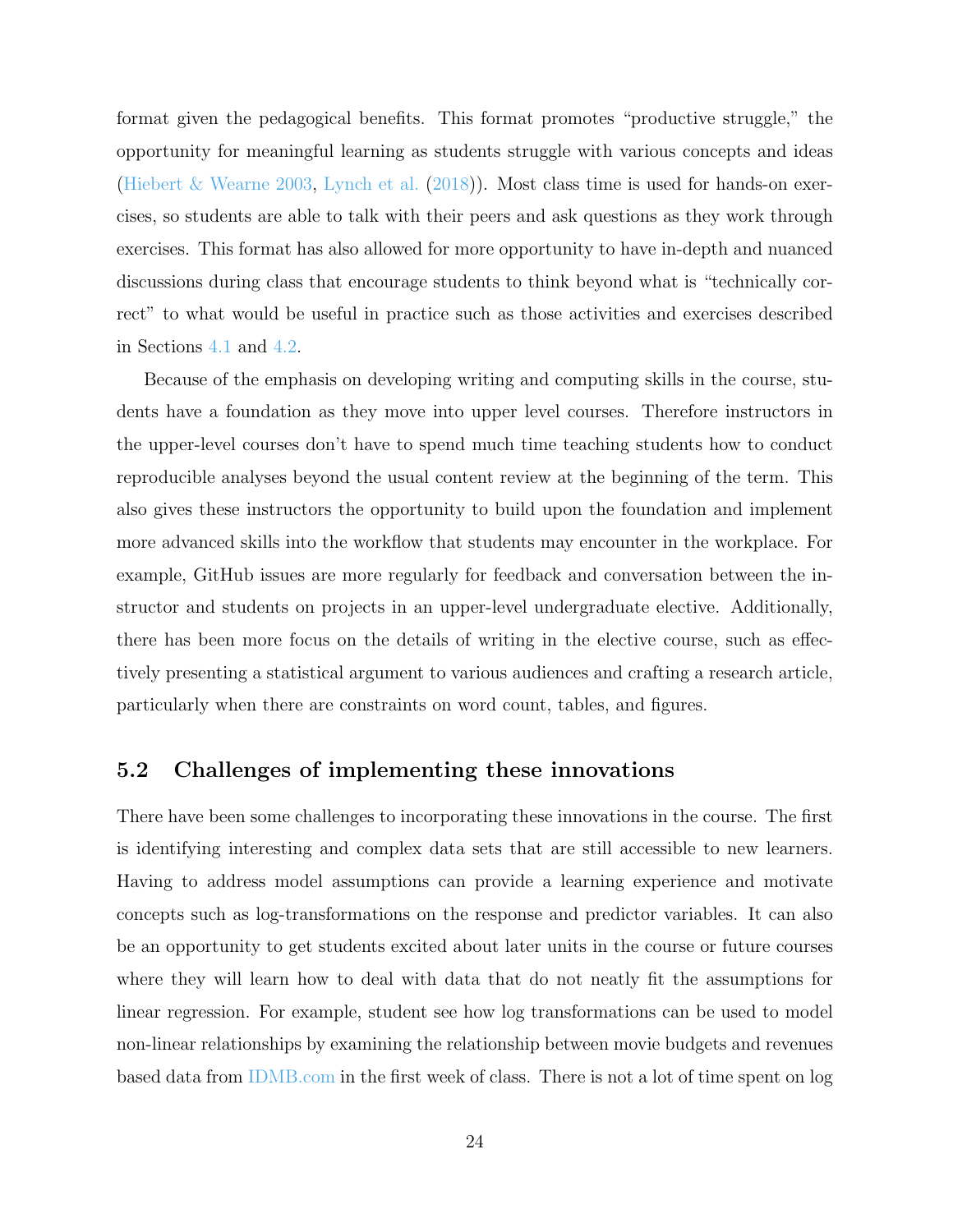transformation at the moment, but it gives students a glimpse of the type of data they'll be able to analyze using techniques from the course. One caution to this approach, however, is not providing too many examples in which the regression assumptions are not satisfied. If there are too many examples that end with unreliable conclusions due to violations of key assumptions, students may get the impression that the methods they are learning are not truly useful in practice.

The next challenge is having the ability to provide meaningful individual and iterative feedback to each student on writing exercises, particularly long-form writing where students must synthesize information from a full analysis to draw conclusions. As the course has increased in size, it has become not feasible to provide such detailed feedback to individuals regularly during the semester. There are some homework assignments in which students are asked to summarize results in one to two paragraphs as shown in Section [4.3](#page-18-0) or where they are asked to conduct an abbreviated data analysis; however, the only assignment where students get iterative feedback on drafts of their writing with the opportunity to improve and resubmit is in the final group project.

The teaching team consists of undergraduate and graduate teaching assistants who help with grading assignments. It can be challenging to train teaching assistants, especially undergraduates who themselves are still relatively new learners, to accurately and effectively grade open-ended response. New learners can still have difficulty differentiating responses that are incorrect versus those that are still correct but presented differently than what is in the instructor-provided solutions manual. This has been partially mitigated using Gradescope, an online grading rubric platform, and creating specific rubric items to identify key parts of an interpretation or analysis; however, without additional feedback to provide context to the rubric items, the very specific point system can seem more punitive to students rather than an indication of misunderstanding important concepts.

## 5.3 What's next for this course and curriculum

In the most recent semester, innovations in the course have been more focused on modernizing the choice of topics and methods in the course. The most significant change has been an emphasis on using regression models for prediction in addition to inference. Topics such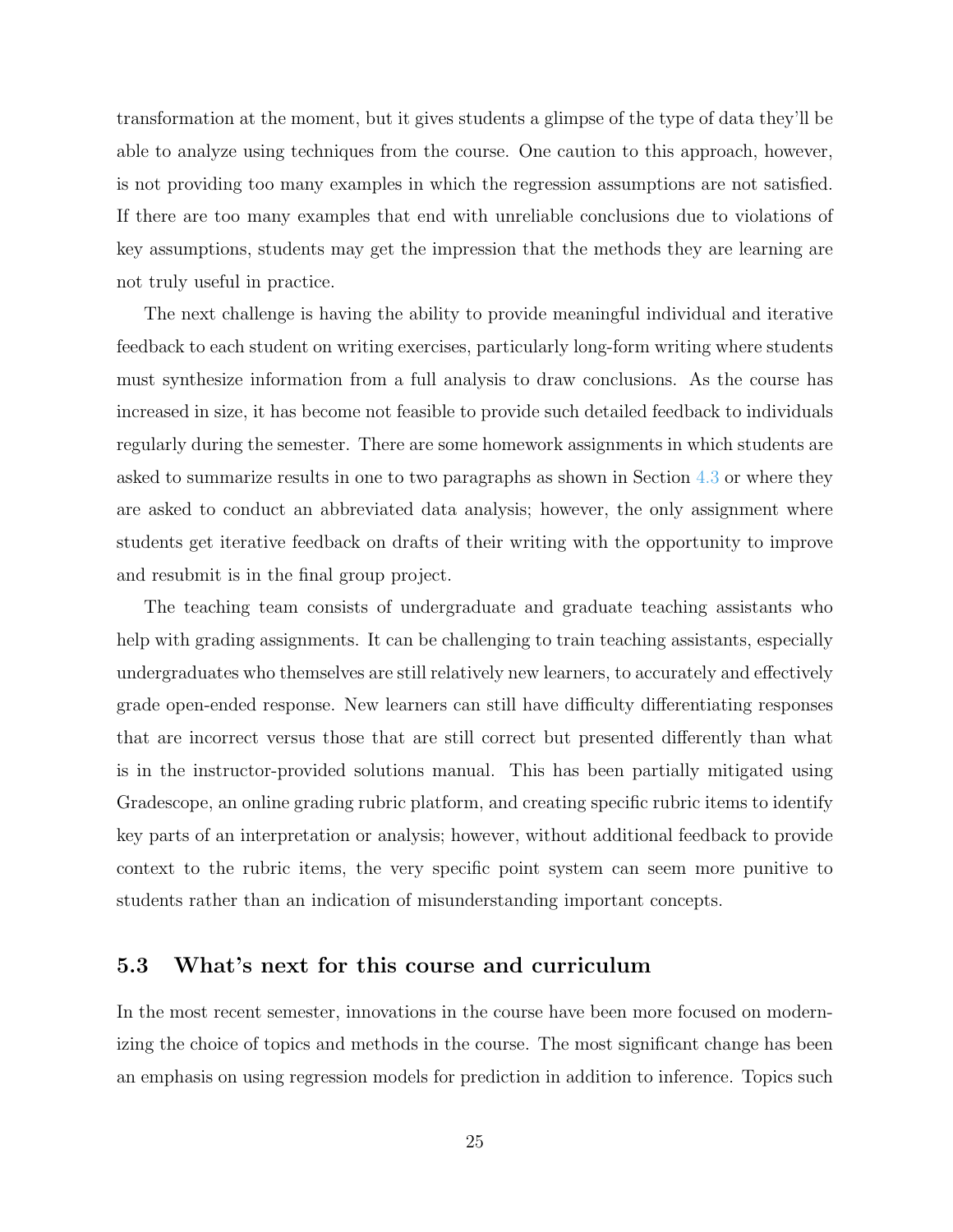as cross-validation were introduced early and carried as a theme throughout the semester. Other modern methods such as simulation-based inference were taught as core content in the course. The course also incorporated the use of **tidymodels** [\(tidymodels.org\)](https://www.tidymodels.org/), a suite of modeling packages that aim to provide a more unified syntax and framework for modeling in R and more easily facilitate a regression workflow for both inference and prediction. As a result of the new content, there less time in the course spent on ANOVA and simple linear regression, though a large portion of the course is still dedicated to multiple linear regression.

There is also ongoing work with faculty in the university's writing center to develop more writing exercises that are feasible for the large classes, so students receive more individual and iterative feedback on writing throughout the semester.

### 5.4 Conclusion

As the ability to analyze data has become an increasingly important skill in academia, industry, and every day life, it is important that the statistics curriculum is designed to prepare students to responsibly work with modern data outside of the classroom. While there has been a lot of work on this front in the modernization of introductory statistics courses and the development of introductory data science courses, it is critical that this work extends beyond the introductory course. Three principles used to modernize an undergraduate regression analysis course, the second statistics course for many students, were presented. After implementing these innovations in the first and second courses, there has been increased student interest in the discipline and more opportunity to continue developing these skills in subsequent courses. While there are many benefits to this approach, instructors should keep in mind some of the cautions presented earlier, such as not discouraging students by consistently using data that requires methods beyond the scope of the course, being mindful of the student and instructor workload while at the same time finding opportunities for meaningful feedback, particularly on open-ended written work.

Though these principles were designed with the second course in mind, they are applicable and can benefit students throughout the curriculum. By incorporating a unified set of principles that influence the design of courses throughout the curriculum, students will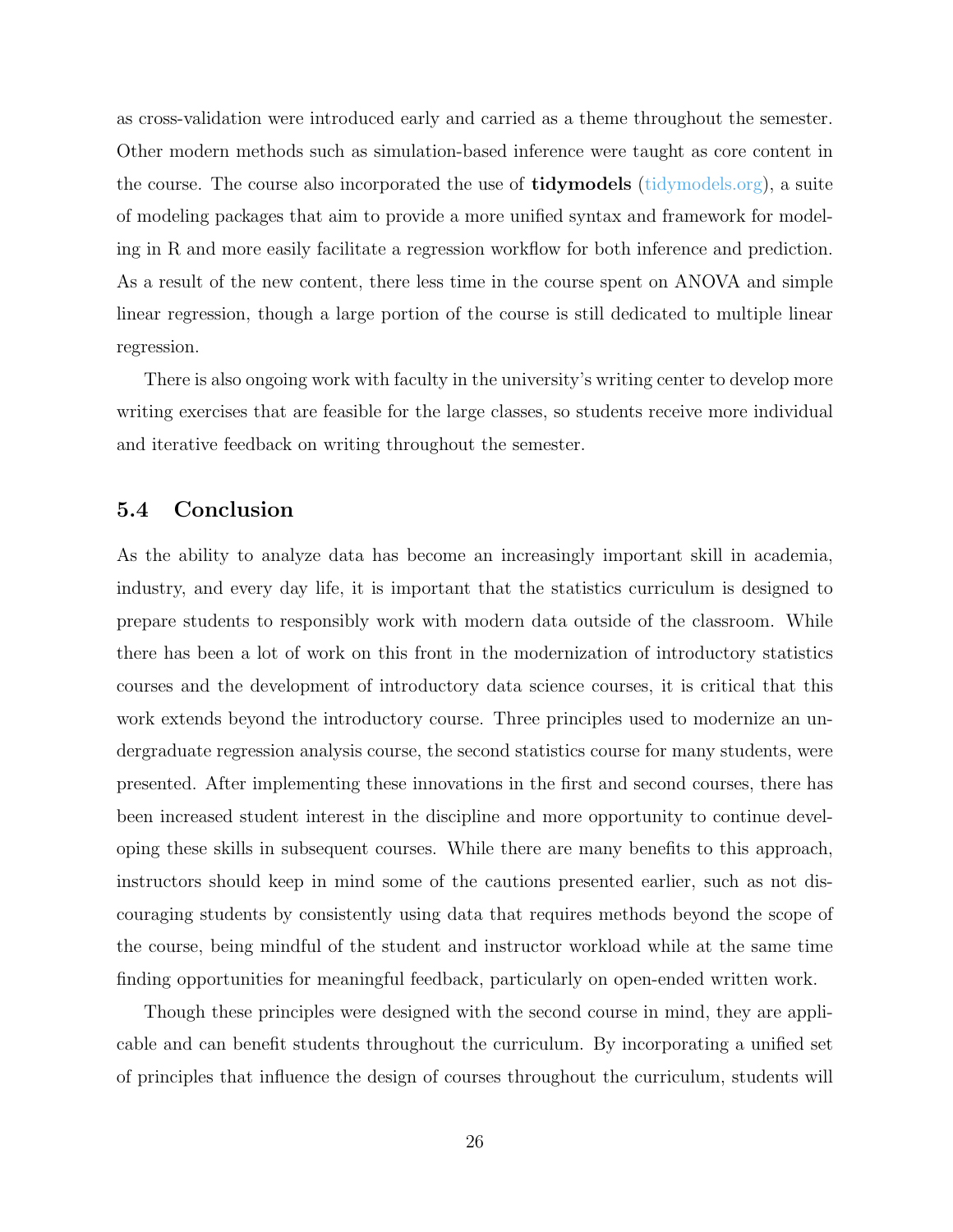have a more streamlined experience where they can continue developing their computing and communications alongside their statistical knowledge and literacy.

# <span id="page-26-3"></span>Supplementary materials

Supplemental materials for the article including a full course schedule, links to sample assignment and data mentioned in the article are available at [github.com/matackett/moderniz](https://github.com/matackett/modernize-regression)e[regression](https://github.com/matackett/modernize-regression)

# References

- <span id="page-26-1"></span>Adams, B., Baller, D., Jonas, B., Joseph, A.-C. & Cummiskey, K. (2021), 'Computational skills for multivariable thinking in introductory statistics', Journal of Statistics and Data Science Education 29(sup1), S123-S131.
- <span id="page-26-5"></span>Adrian, D., Reischman, D., Anderson, K., Richardson, M. & Stephenson, P. (2020), 'Helping introductory statistics students find their way using maps', Journal of Statistics *Education* 28(1), 56–74.
- <span id="page-26-0"></span>ASA Undergraduate Guidelines Workgroup (2014), 'Curriculum guidelines for undergraduate programs in statistical science'.
- <span id="page-26-2"></span>Baumer, B. (2015), 'A data science course for undergraduates: Thinking with data', The American Statistician 69(4), 334–342.
- <span id="page-26-6"></span>Beckman, M. D., Çetinkaya-Rundel, M., Horton, N. J., Rundel, C. W., Sullivan, A. J. & Tackett, M. (2021), 'Implementing version control with git and github as a learning objective in statistics and data science courses', Journal of Statistics and Data Science Education 29(sup1), S132–S144.
- <span id="page-26-4"></span>Bergmann, J. & Sams, A. (2012), Flip your classroom: Reach every student in every class every day, International society for technology in education.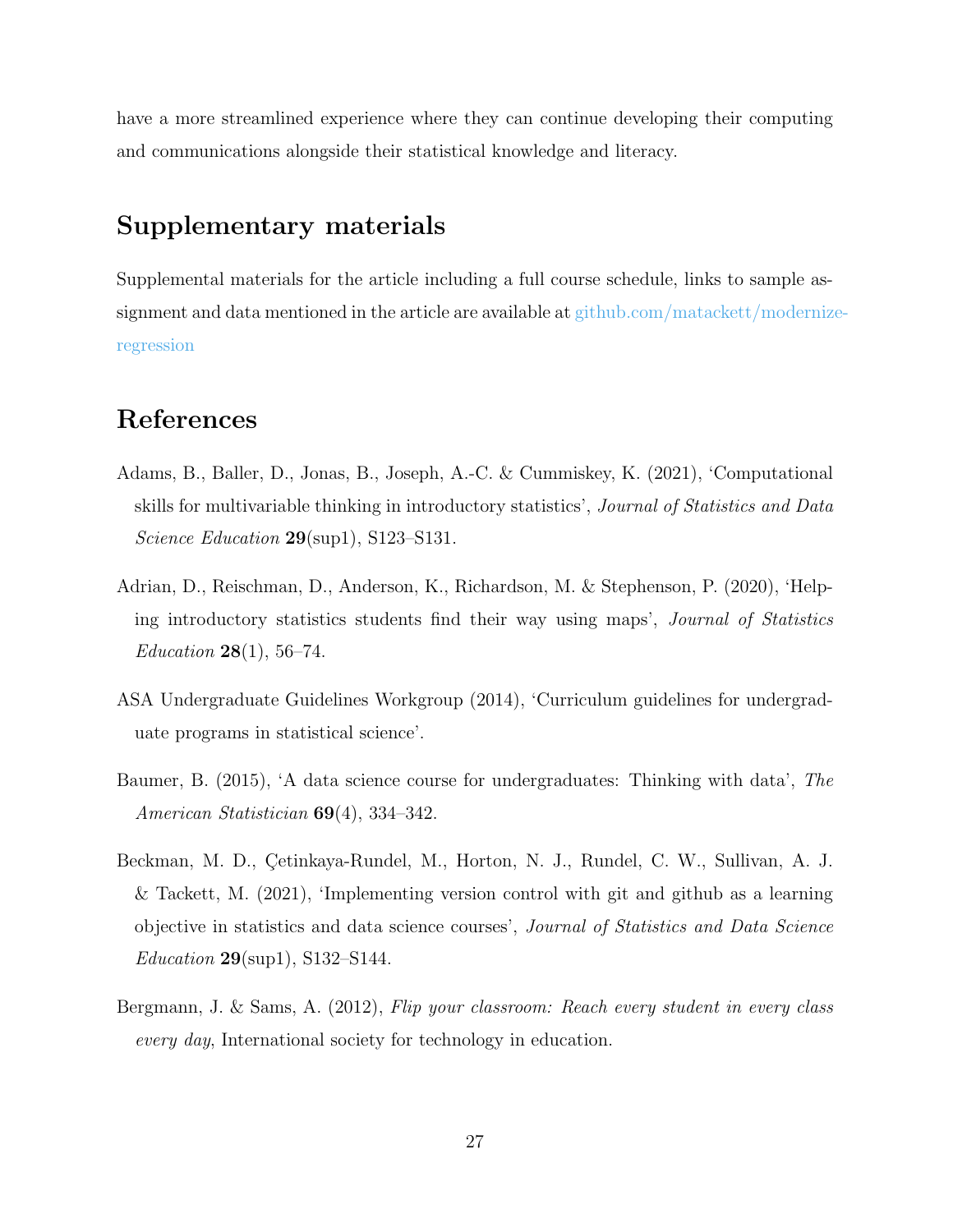- <span id="page-27-4"></span>Blades, N. J., Schaalje, G. B. & Christensen, W. F. (2015), 'The second course in statistics: Design and analysis of experiments?', The American Statistician 69(4), 326–333.
- <span id="page-27-5"></span>Cannon, A., Cobb, G., Hartlaub, B., Legler, J., Lock, R., Moore, T., Rossman, A. & Witmer, J. (2018), *STAT2: Modeling with Regression and ANOVA*, W. H. Freeman, New York City.
- <span id="page-27-0"></span>Carver, R., Everson, M., Gabrosek, J., Horton, N., Lock, R., Mocko, M., Rossman, A., Roswell, G. H., Velleman, P., Witmer, J. et al. (2016), 'Guidelines for assessment and instruction in statistics education (gaise) college report 2016'.
- <span id="page-27-6"></span>Cetinkaya Rundel, M. & Hardin, J. (2021), *Introduction to Modern Statistics*, OpenIntro, Inc.
- <span id="page-27-1"></span>Cetinkaya-Rundel, M. & Ellison, V.  $(2021)$ , 'A fresh look at introductory data science', Journal of Statistics and Data Science Education 29(sup1), S16–S26.
- <span id="page-27-8"></span>Cetinkaya-Rundel, M. & Rundel, C.  $(2018)$ , 'Infrastructure and tools for teaching computing throughout the statistical curriculum', The American Statistician  $72(1)$ , 58–65.
- <span id="page-27-7"></span>Chatterjee, S. & Simonoff, J. S. (2013), Handbook of regression analysis, John Wiley & Sons.
- <span id="page-27-9"></span>Cline, K. S. (2008), 'A writing-intensive statistics course', Primus 18(5), 399–410.
- <span id="page-27-2"></span>Farmus, L., Cribbie, R. A. & Rotondi, M. A. (2020), 'The flipped classroom in introductory statistics: Early evidence from a systematic review and meta-analysis', Journal of Statistics Education  $28(3)$ , 316–325.
- <span id="page-27-3"></span>Hardin, J., Hoerl, R., Horton, N. J., Nolan, D., Baumer, B., Hall-Holt, O., Murrell, P., Peng, R., Roback, P., Temple Lang, D. et al. (2015), 'Data science in statistics curricula: Preparing students to "think with data"', The American Statistician 69(4), 343-353.
- <span id="page-27-10"></span>Hiebert, J. & Wearne, D. (2003), 'Developing understanding through problem solving', Teaching mathematics through problem solving: Grades  $6(12)$ , 3-14.